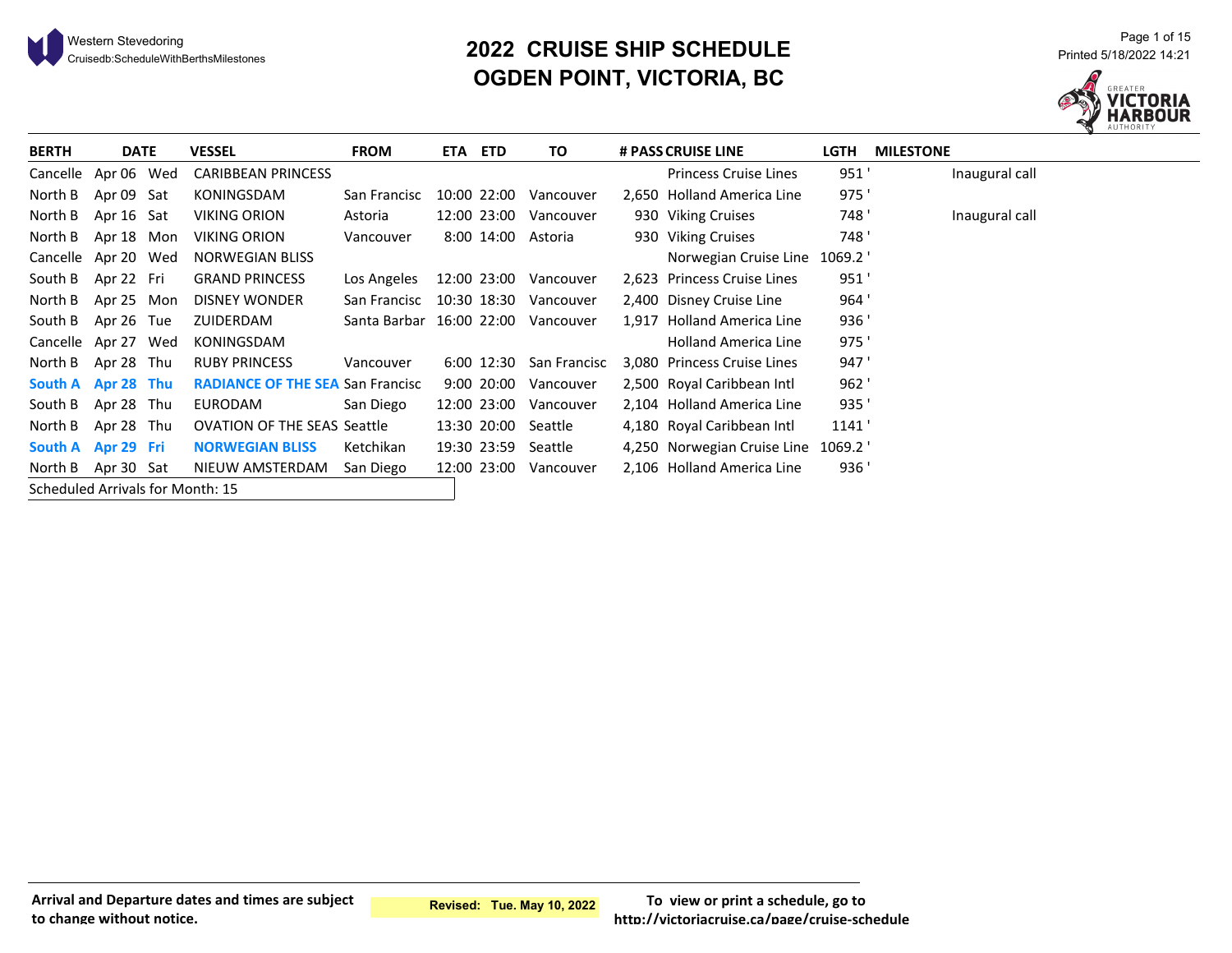

# <sup>21</sup> <sup>Page 2 of 15</sub><br>2012 Cruisedb:ScheduleWithBerthsMilestones Printed 5/18/2022 14:21<br>21:21 Printed 5/18/2022 14:21 Printed 5/18/2022</sup> **OGDEN POINT, VICTORIA, BC**



| <b>BERTH</b> | <b>DATE</b>                | <b>VESSEL</b>                        | <b>FROM</b> | ETA ETD     |             | <b>TO</b>               | # PASS CRUISE LINE                  | <b>LGTH</b> | <b>MILESTONE</b> |
|--------------|----------------------------|--------------------------------------|-------------|-------------|-------------|-------------------------|-------------------------------------|-------------|------------------|
|              | Cancelle May 02 Mon        | <b>CELEBRITY SOLSTICE</b>            |             |             |             |                         | Celebrity Cruise Line               | 1041        |                  |
|              | South B May 02 Mon         | <b>VIKING ORION</b>                  | Astoria     |             | 12:00 23:00 | Vancouver               | 930 Viking Cruises                  | 748'        |                  |
|              | South B May 03 Tue         | NATIONAL GEOGRAPHI Seattle           |             |             | 7:00 23:00  | Wallace Islan           | 100 Lindblad Expeditions            | 240'        |                  |
|              | North B May 03 Tue         | DISCOVERY PRINCESS San Francisc      |             | 15:00 20:00 |             | Vancouver               | 3,660 Princess Cruise Lines         | 1082.68     | Inaugural call   |
| North B      | May 04 Wed                 | NATIONAL GEOGRAPHI Seattle           |             |             | 7:00 23:00  | Wallace Islan           | 100 Lindblad Expeditions            | 238.52      |                  |
|              | Cancelle May 05 Thu        | <b>NORWEGIAN ENCORE</b>              |             |             |             |                         | Norwegian Cruise Line               | 1094'       |                  |
|              | North B May 06 Fri         | <b>MAJESTIC PRINCESS</b>             | Astoria     |             |             | 8:00 21:00 Vancouver    | 3,573 Princess Cruise Lines         | 1083'       | Inaugural call   |
|              | South A May 06 Fri         | <b>NORWEGIAN BLISS</b>               | Ketchikan   |             | 19:30 23:59 | Seattle                 | 4,250 Norwegian Cruise Line 1069.2  |             |                  |
|              | South B May 06 Fri         | EURODAM                              | Ketchikan   |             |             | 20:00 23:59 Seattle     | 2,104 Holland America Line          | 935'        |                  |
|              | Cancelle May 07 Sat        | WESTERDAM                            |             |             |             |                         | Holland America Line                | 936'        |                  |
|              | South A May 07 Sat         | <b>NORWEGIAN ENCORE San Francisc</b> |             |             |             | 10:00 23:00 Seattle     | 3,998 Norwegian Cruise Line         | 1094'       | Inaugural call   |
|              | South B May 08 Sun         | <b>RUBY PRINCESS</b>                 | Ketchikan   |             | 7:00 12:00  | San Francisc            | 3,080 Princess Cruise Lines         | 947'        |                  |
|              | North B May 08 Sun         | QUANTUM OF THE SEA Ketchikan         |             |             | 11:00 20:00 | Seattle                 | 4,180 Royal Caribbean Intl          | 1141'       |                  |
|              | South A May 09 Mon         | <b>NORWEGIAN SUN</b>                 | Ketchikan   |             | 7:00 23:00  | Seattle                 | 1,936 Norwegian Cruise Line         | 848'        |                  |
|              | North B May 09 Mon         | <b>CARNIVAL SPLENDOR</b>             | Ketchikan   |             | 19:30 23:59 | Seattle                 | 3,000 Carnival Cruise Lines         | 952'        | Inaugural call   |
| South B      | May 09 Mon                 | <b>CARNIVAL SPIRIT</b>               | Ketchikan   |             | 20:00 23:59 | Seattle                 | 2,124 Carnival Cruise Lines         | 960'        |                  |
|              | North B May 10 Tue         | CARNIVAL MIRACLE                     | Juneau      |             |             | 8:00 13:00 San Francisc | 2,124 Carnival Cruise Lines         | 963'        |                  |
| North B      | May 12 Thu                 | CELEBRITY MILLENNIU Seattle          |             |             | 8:00 17:00  | Vancouver               | 2,034 Celebrity Cruise Line         | 965'        |                  |
| South B      | May 12 Thu                 | <b>CELEBRITY SOLSTICE</b>            | Skagway     |             |             | 17:30 23:59 Seattle     | 2,850 Celebrity Cruise Line         | 1041'       |                  |
| North B      | May 13 Fri                 | ROYAL PRINCESS                       | Ketchikan   |             |             | 7:00 17:00 Vancouver    | 3,560 Princess Cruise Lines         | 1083'       |                  |
|              | South B May 13 Fri         | <b>CROWN PRINCESS</b>                | Ketchikan   |             |             | 19:00 23:59 Seattle     | 3,080 Princess Cruise Lines         | 947'        |                  |
|              | South A May 13 Fri         | <b>NORWEGIAN BLISS</b>               | Juneau      |             |             | 19:30 23:59 Seattle     | 4,250 Norwegian Cruise Line 1069.2  |             |                  |
| North B      | May 13 Fri                 | EURODAM                              | Ketchikan   |             |             | 20:00 23:59 Seattle     | 2,104 Holland America Line          | 935'        |                  |
| South B      | May 14 Sat                 | <b>NOORDAM</b>                       | Ketchikan   |             | 12:00 23:00 | Seattle                 | 1,918 Holland America Line          | 935'        |                  |
| North B      | May 14 Sat                 | DISCOVERY PRINCESS Skagway           |             |             | 19:00 23:59 | Seattle                 | 3,660 Princess Cruise Lines 1082.68 |             |                  |
|              | South A May 14 Sat         | <b>NORWEGIAN ENCORE</b> Ketchikan    |             |             | 19:30 23:59 | Seattle                 | 3,998 Norwegian Cruise Line         | 1094'       |                  |
|              | North B May 15 Sun         | <b>QUANTUM OF THE SEA Juneau</b>     |             |             | 16:00 22:00 | Seattle                 | 4,180 Royal Caribbean Intl          | 1141'       | Inaugural call   |
|              | South B May 16 Mon         | SEVEN SEAS MARINER Sitka             |             |             |             | 14:00 23:59 Vancouver   | 700 Regent Seven Seas               | 709'        |                  |
|              | North B May 16 Mon         | <b>CARNIVAL SPLENDOR</b>             | Ketchikan   |             |             | 20:00 23:59 Seattle     | 3,000 Carnival Cruise Lines         | 952'        |                  |
|              | North B May 17 Tue         | <b>CARNIVAL SPIRIT</b>               | Ketchikan   |             |             | 20:00 23:59 Seattle     | 2,124 Carnival Cruise Lines         | 960'        |                  |
|              | Cancelle May 18 Wed        | <b>RUBY PRINCESS</b>                 |             |             |             |                         | <b>Princess Cruise Lines</b>        | 947'        |                  |
|              | Cancelle Vlay 18 -1! Wed - | <b>STAR BREEZE</b>                   |             |             |             |                         | <b>Windstar Cruises</b>             | 522'        | Inaugural call   |
|              | North B May 18 Wed         | <b>NORWEGIAN SUN</b>                 | Ketchikan   |             |             | 20:00 23:59 Seattle     | 1,936 Norwegian Cruise Line         | 848         |                  |
|              | North B May 19 Thu         | OVATION OF THE SEAS Sitka            |             |             |             | 11:00 22:00 Seattle     | 4,180 Royal Caribbean Intl          | 1141        |                  |

**Arrival and Departure dates and times are subject to change without notice.**

**Revised: Tue. May 10, 2022**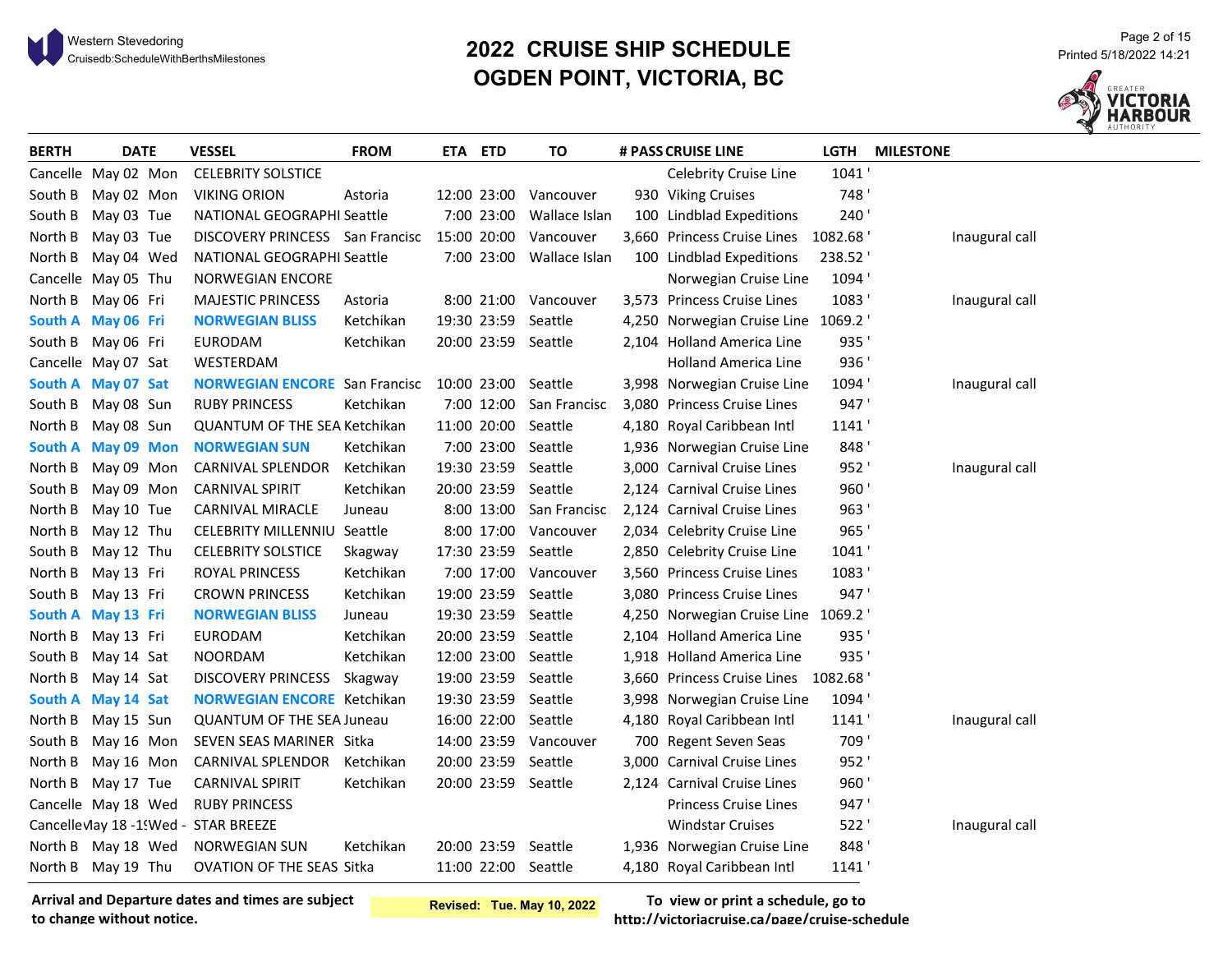# <sup>21</sup> <sup>Page 3 of 15</sub><br>2022 CRUISE SHIP SCHEDULE Printed 5/18/2022 14:21 Printed 5/18/2022 14:21<br>21:21 Printed 5/18/2022 14:21 Printed 5/18</sup> **OGDEN POINT, VICTORIA, BC**



| <b>BERTH</b> | <b>DATE</b>                      | <b>VESSEL</b>                      | <b>FROM</b> | ETA ETD     | TO                      | # PASS CRUISE LINE                  | LGTH    | <b>MILESTONE</b> |
|--------------|----------------------------------|------------------------------------|-------------|-------------|-------------------------|-------------------------------------|---------|------------------|
| South B      | May 19 Thu                       | <b>CELEBRITY SOLSTICE</b>          | Skagway     | 17:30 23:59 | Seattle                 | 2,850 Celebrity Cruise Line         | 1041'   |                  |
| South B      | May 20 Fri                       | <b>CROWN PRINCESS</b>              | Ketchikan   |             | 19:00 23:59 Seattle     | 3,080 Princess Cruise Lines         | 947'    |                  |
|              | South A May 20 Fri               | <b>NORWEGIAN BLISS</b>             | Juneau      |             | 19:30 23:59 Seattle     | 4,250 Norwegian Cruise Line 1069.2  |         |                  |
|              | North B May 20 Fri               | <b>EURODAM</b>                     | Ketchikan   |             | 20:00 23:59 Seattle     | 2,104 Holland America Line          | 935'    |                  |
|              | Cancelle May 21 Sat              | <b>WESTERDAM</b>                   |             |             |                         | <b>Holland America Line</b>         | 936'    |                  |
|              | North B May 21 Sat               | DISCOVERY PRINCESS Skagway         |             |             | 19:00 23:59 Seattle     | 3,660 Princess Cruise Lines 1082.68 |         |                  |
|              | South A May 21 Sat               | <b>NORWEGIAN ENCORE Ketchikan</b>  |             |             | 19:30 23:59 Seattle     | 3,998 Norwegian Cruise Line         | 1094'   |                  |
|              | North B May 22 Sun               | <b>QUANTUM OF THE SEA Juneau</b>   |             |             | 16:00 22:00 Seattle     | 4,180 Royal Caribbean Intl          | 1141'   |                  |
| North B      | May 23 Mon                       | CARNIVAL SPLENDOR Ketchikan        |             |             | 20:00 23:59 Seattle     | 3,000 Carnival Cruise Lines         | 952'    |                  |
|              | North B May 24 Tue               | <b>CARNIVAL MIRACLE</b>            | Juneau      |             | 8:00 13:00 San Francisc | 2,124 Carnival Cruise Lines         | 963'    |                  |
| South B      | May 25 Wed                       | <b>NORWEGIAN SUN</b>               | Ketchikan   |             | 20:00 23:59 Seattle     | 1,936 Norwegian Cruise Line         | 848'    |                  |
| North B      | May 25 Wed                       | <b>CARNIVAL SPIRIT</b>             | Ketchikan   |             | 20:00 23:59 Seattle     | 2,124 Carnival Cruise Lines         | 960'    |                  |
|              | North B May 26 Thu               | <b>OVATION OF THE SEAS Skagway</b> |             |             | 8:00 18:00 Seattle      | 4,180 Royal Caribbean Intl          | 1141'   |                  |
|              | South A May 26 Thu               | <b>SEABOURN ODYSSEY</b> Seattle    |             |             | 8:00 23:00 Vancouver    | 450 Seabourn                        | 650'    | Inaugural call   |
|              | South B May 26 Thu               | <b>CELEBRITY SOLSTICE</b>          | Skagway     |             | 17:30 23:59 Seattle     | 2,850 Celebrity Cruise Line         | 1041'   |                  |
| North B      | May 27 Fri                       | ROYAL PRINCESS                     | Juneau      |             | 12:00 18:00 Vancouver   | 3,560 Princess Cruise Lines         | 1083'   |                  |
|              | South B May 27 Fri               | <b>CROWN PRINCESS</b>              | Ketchikan   |             | 19:00 23:59 Seattle     | 3,080 Princess Cruise Lines         | 947'    |                  |
|              | South A May 27 Fri               | <b>NORWEGIAN BLISS</b>             | Juneau      |             | 19:30 23:59 Seattle     | 4,250 Norwegian Cruise Line 1069.2  |         |                  |
|              | North B May 27 Fri               | <b>EURODAM</b>                     | Ketchikan   |             | 20:00 23:59 Seattle     | 2,104 Holland America Line          | 935'    |                  |
|              | Cancelle May 28 Sat              | <b>RUBY PRINCESS</b>               |             |             |                         | <b>Princess Cruise Lines</b>        | 947'    |                  |
|              | Cancelle May 28 Sat              | WESTERDAM                          |             |             |                         | <b>Holland America Line</b>         | 936'    |                  |
|              | North B May 28 Sat               | DISCOVERY PRINCESS Skagway         |             |             | 19:00 23:59 Seattle     | 3,660 Princess Cruise Lines         | 1082.68 |                  |
|              | South A May 28 Sat               | <b>NORWEGIAN ENCORE Ketchikan</b>  |             |             | 19:30 23:59 Seattle     | 3,998 Norwegian Cruise Line         | 1094'   |                  |
|              | North B May 29 Sun               | <b>QUANTUM OF THE SEA Juneau</b>   |             |             | 16:00 22:00 Seattle     | 4,180 Royal Caribbean Intl          | 1141'   |                  |
| South B      | May 30 Mon                       | <b>NORWEGIAN SUN</b>               | Ketchikan   |             | 7:00 23:00 Seattle      | 1,936 Norwegian Cruise Line         | 848'    |                  |
| North B      | May 30 Mon                       | CARNIVAL SPLENDOR                  | Ketchikan   |             | 20:00 23:59 Seattle     | 3,000 Carnival Cruise Lines         | 952'    |                  |
|              | North B May 31 Tue               | <b>CARNIVAL SPIRIT</b>             | Ketchikan   |             | 20:00 23:59 Seattle     | 2,124 Carnival Cruise Lines         | 960'    |                  |
|              | Scheduled Arrivals for Month: 61 |                                    |             |             |                         |                                     |         |                  |

#### **Arrival and Departure dates and times are subject to change without notice.**

**Revised: Tue. May 10, 2022**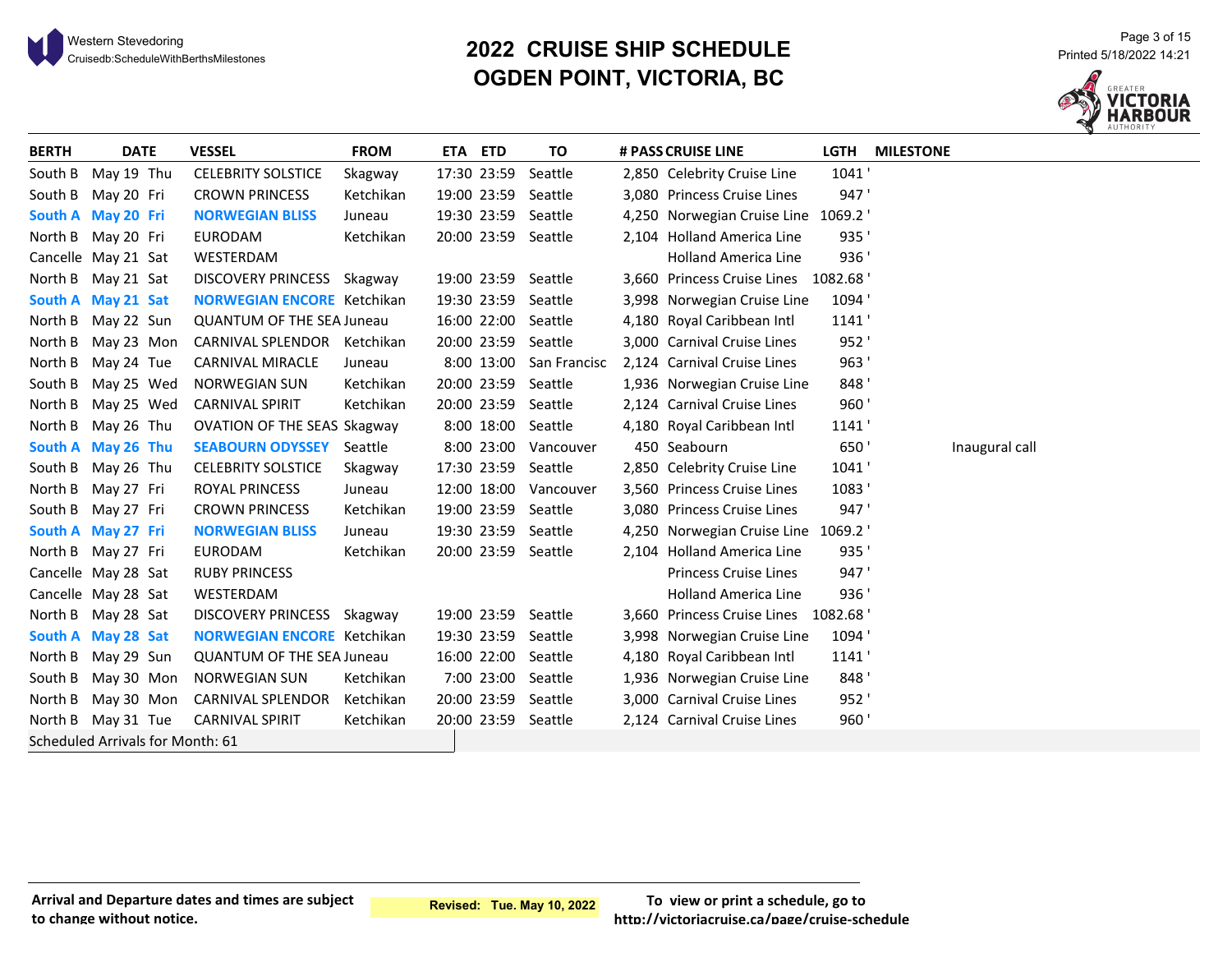# <sup>21</sup> <sup>Page 4 of 15</sub><br>20**22 CRUISE SHIP SCHEDULE** Printed 5/18/2022 14:21 Printed 5/18/2022 14:21 Printed 5/18/2022 14:21</sup> **OGDEN POINT, VICTORIA, BC**



| <b>BERTH</b>        | <b>DATE</b> | <b>VESSEL</b>                     | <b>FROM</b> | ETA ETD |             | TO                  | # PASS CRUISE LINE                  | <b>LGTH</b> | <b>MILESTONE</b> |
|---------------------|-------------|-----------------------------------|-------------|---------|-------------|---------------------|-------------------------------------|-------------|------------------|
| North B             | Jun 02 Thu  | OVATION OF THE SEAS Sitka         |             |         | 11:00 22:00 | Seattle             | 4,180 Royal Caribbean Intl          | 1141        |                  |
| South A             | Jun 02 Thu  | <b>REGATTA</b>                    | Sitka       |         | 13:00 23:00 | Seattle             | 684 Oceania Cruises                 | 594'        |                  |
| South B             | Jun 02 Thu  | <b>CELEBRITY SOLSTICE</b>         | Skagway     |         |             | 17:30 23:59 Seattle | 2,850 Celebrity Cruise Line         | 1041        |                  |
| South B             | Jun 03 Fri  | <b>CROWN PRINCESS</b>             | Ketchikan   |         |             | 19:00 23:59 Seattle | 3,080 Princess Cruise Lines         | 947'        |                  |
| South A Jun 03 Fri  |             | <b>NORWEGIAN BLISS</b>            | Juneau      |         |             | 19:30 23:59 Seattle | 4,250 Norwegian Cruise Line 1069.2  |             |                  |
| North B             | Jun 03 Fri  | <b>EURODAM</b>                    | Ketchikan   |         |             | 20:00 23:59 Seattle | 2,104 Holland America Line          | 935         |                  |
| Cancelle Jun 04 Sat |             | WESTERDAM                         |             |         |             |                     | <b>Holland America Line</b>         | 936'        |                  |
| North B             | Jun 04 Sat  | DISCOVERY PRINCESS Skagway        |             |         |             | 19:00 23:59 Seattle | 3,660 Princess Cruise Lines 1082.68 |             |                  |
| South A Jun 04 Sat  |             | <b>NORWEGIAN ENCORE</b> Ketchikan |             |         |             | 19:30 23:59 Seattle | 3,998 Norwegian Cruise Line         | 1094'       |                  |
| North B             | Jun 05 Sun  | <b>QUANTUM OF THE SEA Juneau</b>  |             |         |             | 16:00 22:00 Seattle | 4,180 Royal Caribbean Intl          | 1141        |                  |
| North B             | Jun 06 Mon  | CARNIVAL SPLENDOR Ketchikan       |             |         |             | 20:00 23:59 Seattle | 3,000 Carnival Cruise Lines         | 952'        |                  |
| Cancelle Jun 07 Tue |             | <b>RUBY PRINCESS</b>              |             |         |             |                     | <b>Princess Cruise Lines</b>        | 947'        |                  |
| North B             | Jun 08 Wed  | CARNIVAL MIRACLE                  | Juneau      |         | 8:00 13:00  | San Francisc        | 2,124 Carnival Cruise Lines         | 963'        |                  |
| South B             | Jun 08 Wed  | <b>NORWEGIAN SUN</b>              | Ketchikan   |         |             | 20:00 23:59 Seattle | 1,936 Norwegian Cruise Line         | 848'        |                  |
| North B             | Jun 08 Wed  | <b>CARNIVAL SPIRIT</b>            | Ketchikan   |         |             | 20:00 23:59 Seattle | 2,124 Carnival Cruise Lines         | 960'        |                  |
| South A             | Jun 09 Thu  | <b>REGATTA</b>                    | Sitka       |         |             | 13:00 23:00 Seattle | 684 Oceania Cruises                 | 594'        |                  |
| North B             | Jun 09 Thu  | <b>OVATION OF THE SEAS Juneau</b> |             |         |             | 17:00 22:00 Seattle | 4,180 Royal Caribbean Intl          | 1141'       |                  |
| South B             | Jun 09 Thu  | <b>CELEBRITY SOLSTICE</b>         | Skagway     |         |             | 17:30 23:59 Seattle | 2,850 Celebrity Cruise Line         | 1041'       |                  |
| North B             | Jun 10 Fri  | ROYAL PRINCESS                    | Juneau      |         | 11:00 17:00 | Vancouver           | 3,560 Princess Cruise Lines         | 1083'       |                  |
| South B             | Jun 10 Fri  | <b>CROWN PRINCESS</b>             | Ketchikan   |         |             | 19:00 23:59 Seattle | 3,080 Princess Cruise Lines         | 947'        |                  |
| South A Jun 10 Fri  |             | <b>NORWEGIAN BLISS</b>            | Juneau      |         |             | 19:30 23:59 Seattle | 4,250 Norwegian Cruise Line 1069.2  |             |                  |
| North B             | Jun 10 Fri  | <b>EURODAM</b>                    | Ketchikan   |         |             | 20:00 23:59 Seattle | 2,104 Holland America Line          | 935         |                  |
| Cancelle            | Jun 11 Sat  | WESTERDAM                         |             |         |             |                     | <b>Holland America Line</b>         | 936         |                  |
| North B             | Jun 11 Sat  | DISCOVERY PRINCESS Skagway        |             |         |             | 19:00 23:59 Seattle | 3,660 Princess Cruise Lines 1082.68 |             |                  |
| South A Jun 11 Sat  |             | <b>NORWEGIAN ENCORE Ketchikan</b> |             |         |             | 19:30 23:59 Seattle | 3,998 Norwegian Cruise Line         | 1094'       |                  |
| North B             | Jun 12 Sun  | <b>QUANTUM OF THE SEA Juneau</b>  |             |         |             | 16:00 22:00 Seattle | 4,180 Royal Caribbean Intl          | 1141        |                  |
| South B             | Jun 13 Mon  | <b>QUEEN ELIZABETH</b>            | Ketchikan   |         | 9:00 21:00  | Vancouver           | 2,081 Cunard Line                   | 964'        |                  |
| North B             | Jun 13 Mon  | CARNIVAL SPLENDOR                 | Ketchikan   |         | 20:00 23:59 | Seattle             | 3,000 Carnival Cruise Lines         | 952'        |                  |
| North B             | Jun 14 Tue  | <b>CARNIVAL SPIRIT</b>            | Ketchikan   |         |             | 20:00 23:59 Seattle | 2,124 Carnival Cruise Lines         | 960'        |                  |
| South B             | Jun 15 Wed  | <b>NORWEGIAN SUN</b>              | Ketchikan   |         |             | 20:00 23:59 Seattle | 1,936 Norwegian Cruise Line         | 848'        |                  |
| North B             | Jun 16 Thu  | OVATION OF THE SEAS Skagway       |             |         |             | 8:00 18:00 Seattle  | 4,180 Royal Caribbean Intl          | 1141        |                  |
| South A             | Jun 16 Thu  | <b>REGATTA</b>                    | Sitka       |         |             | 13:00 23:00 Seattle | 684 Oceania Cruises                 | 594'        |                  |
| South B             | Jun 16 Thu  | <b>CELEBRITY SOLSTICE</b>         | Skagway     |         |             | 17:30 23:59 Seattle | 2,850 Celebrity Cruise Line         | 1041        |                  |
| Cancelle Jun 17 Fri |             | <b>RUBY PRINCESS</b>              |             |         |             |                     | <b>Princess Cruise Lines</b>        | 947'        |                  |

**Arrival and Departure dates and times are subject to change without notice.**

**Revised: Tue. May 10, 2022**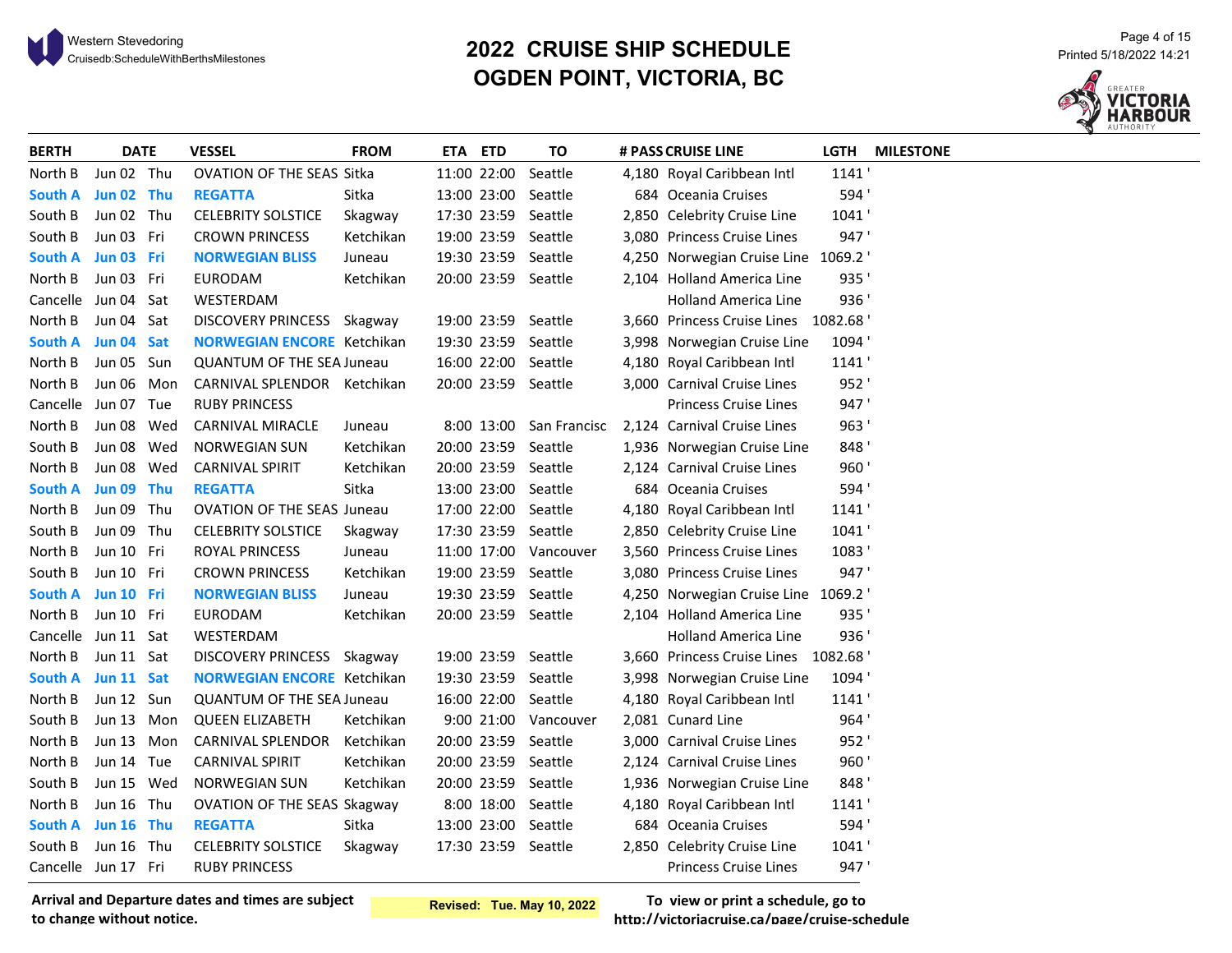# <sup>21</sup> <sup>Page 5 of 15</sub><br>2022 CRUISE SHIP SCHEDULE Printed 5/18/2022 14:21 Printed 5/18/2022 14:21<br>21:21 Printed 5/18/2022 14:21 Printed 5/18</sup> **OGDEN POINT, VICTORIA, BC**



| <b>BERTH</b>                     | <b>DATE</b> | <b>VESSEL</b>                      | <b>FROM</b> | ETA ETD |             | TO                      | # PASS CRUISE LINE                  | <b>LGTH</b> | <b>MILESTONE</b> |
|----------------------------------|-------------|------------------------------------|-------------|---------|-------------|-------------------------|-------------------------------------|-------------|------------------|
| South B                          | Jun 17 Fri  | <b>CROWN PRINCESS</b>              | Ketchikan   |         | 19:00 23:59 | Seattle                 | 3,080 Princess Cruise Lines         | 947'        |                  |
| South A Jun 17 Fri               |             | <b>NORWEGIAN BLISS</b>             | Juneau      |         |             | 19:30 23:59 Seattle     | 4,250 Norwegian Cruise Line 1069.2  |             |                  |
| North B                          | Jun 17 Fri  | <b>EURODAM</b>                     | Ketchikan   |         |             | 20:00 23:59 Seattle     | 2,104 Holland America Line          | 935'        |                  |
| North B                          | Jun 18 Sat  | <b>CARNIVAL MIRACLE</b>            | Ketchikan   |         |             | 8:00 13:00 San Francisc | 2,124 Carnival Cruise Lines         | 963'        |                  |
| North B                          | Jun 18 Sat  | <b>DISCOVERY PRINCESS</b>          | Skagway     |         |             | 19:00 23:59 Seattle     | 3,660 Princess Cruise Lines 1082.68 |             |                  |
| South A                          | Jun 18 Sat  | <b>NORWEGIAN ENCORE</b> Ketchikan  |             |         |             | 19:30 23:59 Seattle     | 3,998 Norwegian Cruise Line         | 1094'       |                  |
| South B                          | Jun 18 Sat  | WESTERDAM                          | Ketchikan   |         |             | 20:00 23:59 Seattle     | 1,840 Holland America Line          | 936         |                  |
| North B                          | Jun 19 Sun  | <b>QUANTUM OF THE SEA Juneau</b>   |             |         |             | 16:00 22:00 Seattle     | 4,180 Royal Caribbean Intl          | 1141'       |                  |
| South B                          | Jun 20 Mon  | <b>NORWEGIAN SUN</b>               | Ketchikan   |         |             | 7:00 23:00 Seattle      | 1,936 Norwegian Cruise Line         | 848'        |                  |
| North B                          | Jun 20 Mon  | CARNIVAL SPLENDOR                  | Ketchikan   |         |             | 20:00 23:59 Seattle     | 3,000 Carnival Cruise Lines         | 952'        |                  |
| North B                          | Jun 22 Wed  | <b>CARNIVAL SPIRIT</b>             | Ketchikan   |         |             | 20:00 23:59 Seattle     | 2,124 Carnival Cruise Lines         | 960'        |                  |
| <b>South A</b>                   | Jun 23 Thu  | <b>QUEEN ELIZABETH</b>             | Ketchikan   |         |             | 9:00 21:00 Vancouver    | 2,081 Cunard Line                   | 964'        |                  |
| North B                          | Jun 23 Thu  | <b>OVATION OF THE SEAS Juneau</b>  |             |         |             | 17:00 22:00 Seattle     | 4,180 Royal Caribbean Intl          | 1141        |                  |
| South B                          | Jun 23 Thu  | <b>CELEBRITY SOLSTICE</b>          | Skagway     |         |             | 17:30 23:59 Seattle     | 2,850 Celebrity Cruise Line         | 1041'       |                  |
| North B                          | Jun 24 Fri  | ROYAL PRINCESS                     | Juneau      |         |             | 12:00 18:00 Vancouver   | 3,560 Princess Cruise Lines         | 1083'       |                  |
| South B                          | Jun 24 Fri  | <b>CROWN PRINCESS</b>              | Ketchikan   |         |             | 19:00 23:59 Seattle     | 3,080 Princess Cruise Lines         | 947'        |                  |
| South A                          | Jun 24 Fri  | <b>NORWEGIAN BLISS</b>             | Juneau      |         |             | 19:30 23:59 Seattle     | 4,250 Norwegian Cruise Line 1069.2  |             |                  |
| North B                          | Jun 24 Fri  | <b>EURODAM</b>                     | Ketchikan   |         |             | 20:00 23:59 Seattle     | 2,104 Holland America Line          | 935'        |                  |
| North B                          | Jun 25 Sat  | <b>DISCOVERY PRINCESS</b>          | Skagway     |         |             | 19:00 23:59 Seattle     | 3,660 Princess Cruise Lines 1082.68 |             |                  |
| <b>South A</b>                   | Jun 25 Sat  | <b>NORWEGIAN ENCORE</b> Ketchikan  |             |         |             | 19:30 23:59 Seattle     | 3,998 Norwegian Cruise Line         | 1094'       |                  |
| South B                          | Jun 25 Sat  | WESTERDAM                          | Ketchikan   |         |             | 20:00 23:59 Seattle     | 1,840 Holland America Line          | 936'        |                  |
| South B                          | Jun 26 Sun  | REGATTA                            | Sitka       |         |             | 13:00 23:00 Seattle     | 684 Oceania Cruises                 | 594'        |                  |
| North B                          | Jun 26 Sun  | <b>QUANTUM OF THE SEA Juneau</b>   |             |         |             | 16:00 22:00 Seattle     | 4,180 Royal Caribbean Intl          | 1141        |                  |
| Cancelle Jun 27 Mon              |             | <b>RUBY PRINCESS</b>               |             |         |             |                         | <b>Princess Cruise Lines</b>        | 947'        |                  |
| South B                          | Jun 27 Mon  | <b>NORWEGIAN SPIRIT</b>            | Ketchikan   |         |             | 19:00 23:59 Seattle     | 2,018 Norwegian Cruise Line         | 880.2       | Inaugural call   |
| North B                          | Jun 27 Mon  | <b>CARNIVAL SPLENDOR</b>           | Ketchikan   |         |             | 20:00 23:59 Seattle     | 3,000 Carnival Cruise Lines         | 952'        |                  |
| North B                          | Jun 28 Tue  | <b>CARNIVAL MIRACLE</b>            | Icy Point   |         |             | 8:00 13:00 San Francisc | 2,124 Carnival Cruise Lines         | 963'        |                  |
| North B                          | Jun 28 Tue  | <b>CARNIVAL SPIRIT</b>             | Ketchikan   |         |             | 20:00 23:59 Seattle     | 2,124 Carnival Cruise Lines         | 960'        |                  |
| South B                          | Jun 29 Wed  | <b>NORWEGIAN SUN</b>               | Ketchikan   |         |             | 20:00 23:59 Seattle     | 1,936 Norwegian Cruise Line         | 848'        |                  |
| North B                          | Jun 30 Thu  | <b>OVATION OF THE SEAS Skagway</b> |             |         |             | 8:00 18:00 Seattle      | 4,180 Royal Caribbean Intl          | 1141'       |                  |
| South B                          | Jun 30 Thu  | <b>CELEBRITY SOLSTICE</b>          | Skagway     |         |             | 17:30 23:59 Seattle     | 2,850 Celebrity Cruise Line         | 1041'       |                  |
| Scheduled Arrivals for Month: 65 |             |                                    |             |         |             |                         |                                     |             |                  |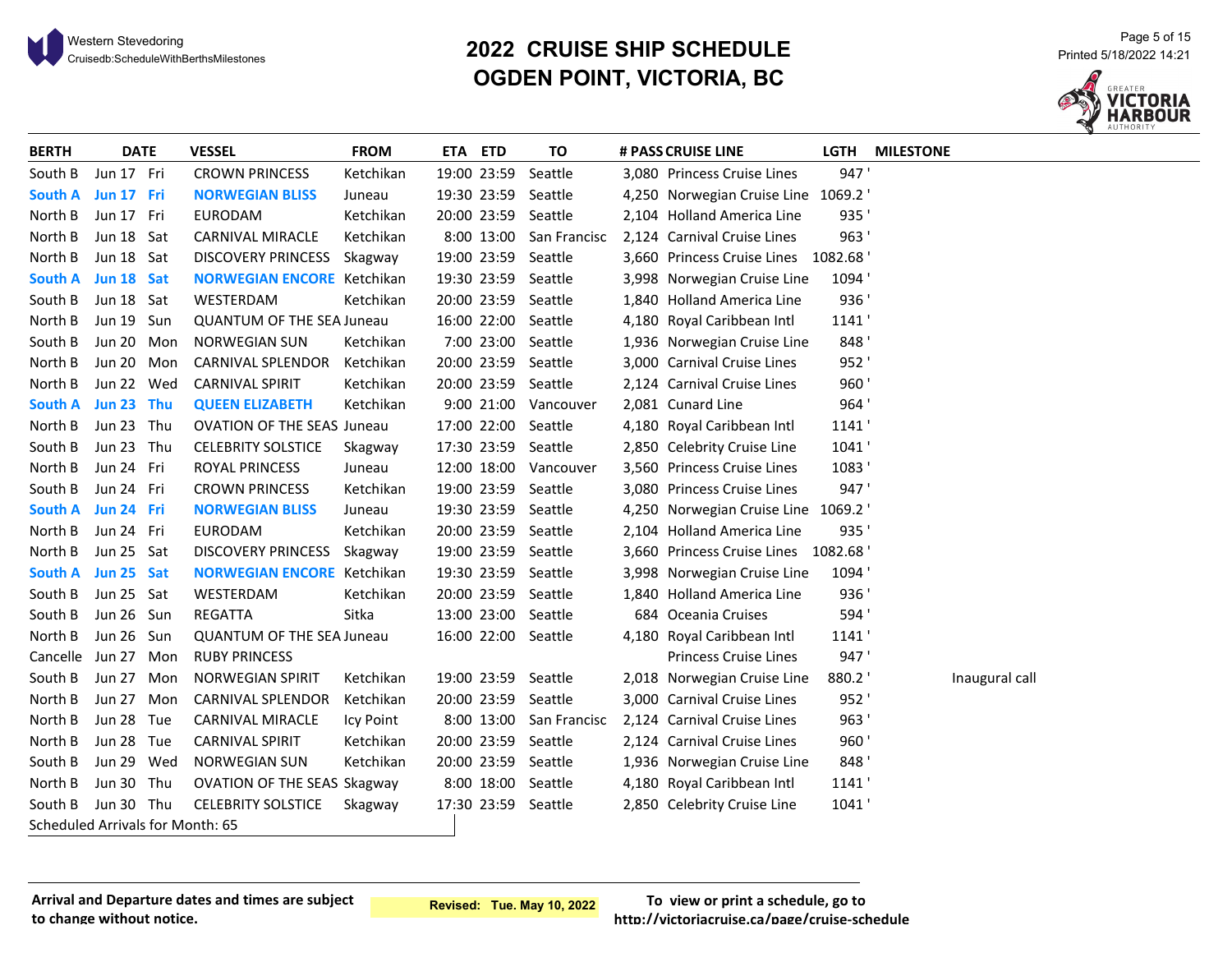# <sup>Page 6</sup> of 15 Page 6 of 15<br>Cruisedb:ScheduleWithBerthsMilestones **Page 6 of 15 Page 6 of 15 Printed 5/18/2022** 14:21 **OGDEN POINT, VICTORIA, BC**



| <b>BERTH</b>   | <b>DATE</b>   |            | <b>VESSEL</b>                     | <b>FROM</b>  | ETA ETD |             | ΤO                      | # PASS CRUISE LINE                  | LGTH  | <b>MILESTONE</b> |
|----------------|---------------|------------|-----------------------------------|--------------|---------|-------------|-------------------------|-------------------------------------|-------|------------------|
| South B        | Jul 01 Fri    |            | <b>CROWN PRINCESS</b>             | Ketchikan    |         | 19:00 23:59 | Seattle                 | 3,080 Princess Cruise Lines         | 947   |                  |
| <b>South A</b> | Jul 01 Fri    |            | <b>NORWEGIAN BLISS</b>            | Juneau       |         | 19:30 23:59 | Seattle                 | 4,250 Norwegian Cruise Line 1069.2  |       |                  |
| North B        | Jul 01        | Fri        | <b>EURODAM</b>                    | Ketchikan    |         | 20:00 23:59 | Seattle                 | 2,104 Holland America Line          | 935   |                  |
| North B        | <b>Jul 02</b> | Sat        | <b>DISCOVERY PRINCESS</b>         | Skagway      |         |             | 19:00 23:59 Seattle     | 3,660 Princess Cruise Lines 1082.68 |       |                  |
| <b>South A</b> | <b>Jul 02</b> | <b>Sat</b> | <b>NORWEGIAN ENCORE Ketchikan</b> |              |         |             | 19:30 23:59 Seattle     | 3,998 Norwegian Cruise Line         | 1094  |                  |
| South B        | Jul 02 Sat    |            | WESTERDAM                         | Ketchikan    |         |             | 20:00 23:59 Seattle     | 1,840 Holland America Line          | 936   |                  |
| North B        | <b>Jul 03</b> | Sun        | <b>QUANTUM OF THE SEA Juneau</b>  |              |         |             | 16:00 22:00 Seattle     | 4,180 Royal Caribbean Intl          | 1141  |                  |
| South B        | Jul 04        | Mon        | <b>NORWEGIAN SUN</b>              | Ketchikan    |         |             | 7:00 23:00 Seattle      | 1,936 Norwegian Cruise Line         | 848   |                  |
| North B        | Jul 04        | Mon        | CARNIVAL SPLENDOR                 | Ketchikan    |         |             | 20:00 23:59 Seattle     | 3,000 Carnival Cruise Lines         | 952'  |                  |
| South A        | <b>Jul 05</b> | <b>Tue</b> | <b>NORWEGIAN SPIRIT</b>           | Ketchikan    |         |             | 19:00 23:59 Seattle     | 2,018 Norwegian Cruise Line         | 880.2 |                  |
| North B        | Jul 06        | Wed        | <b>CARNIVAL SPIRIT</b>            | Ketchikan    |         |             | 20:00 23:59 Seattle     | 2,124 Carnival Cruise Lines         | 960   |                  |
| Cancelle       | Jul 07        | Thu        | <b>RUBY PRINCESS</b>              |              |         |             |                         | <b>Princess Cruise Lines</b>        | 947'  |                  |
| South A        | <b>Jul 07</b> | Thu        | <b>REGATTA</b>                    | Prince Ruper |         | 8:00 23:00  | Seattle                 | 684 Oceania Cruises                 | 594'  |                  |
| North B        | <b>Jul 07</b> | Thu        | <b>OVATION OF THE SEAS Juneau</b> |              |         | 17:00 22:00 | Seattle                 | 4,180 Royal Caribbean Intl          | 1141  |                  |
| South B        | <b>Jul 07</b> | Thu        | <b>CELEBRITY SOLSTICE</b>         | Skagway      |         |             | 17:30 23:59 Seattle     | 2,850 Celebrity Cruise Line         | 1041  |                  |
| South B        | <b>Jul 08</b> | Fri        | <b>CROWN PRINCESS</b>             | Ketchikan    |         |             | 19:00 23:59 Seattle     | 3,080 Princess Cruise Lines         | 947'  |                  |
| South A        | <b>Jul 08</b> | Fri        | <b>NORWEGIAN BLISS</b>            | Juneau       |         |             | 19:30 23:59 Seattle     | 4,250 Norwegian Cruise Line 1069.2  |       |                  |
| North B        | Jul 08        | Fri        | <b>EURODAM</b>                    | Ketchikan    |         |             | 20:00 23:59 Seattle     | 2,104 Holland America Line          | 935   |                  |
| North B        | <b>Jul 09</b> | Sat        | DISCOVERY PRINCESS Skagway        |              |         |             | 19:00 23:59 Seattle     | 3,660 Princess Cruise Lines 1082.68 |       |                  |
| South A        | <b>Jul 09</b> | Sat        | <b>NORWEGIAN ENCORE</b> Ketchikan |              |         |             | 19:30 23:59 Seattle     | 3,998 Norwegian Cruise Line         | 1094  |                  |
| South B        | <b>Jul 09</b> | Sat        | WESTERDAM                         | Ketchikan    |         |             | 20:00 23:59 Seattle     | 1,840 Holland America Line          | 936   |                  |
| South B        | <b>Jul 10</b> | Sun        | <b>QUEEN ELIZABETH</b>            | Ketchikan    |         | 9:00 21:00  | Vancouver               | 2,081 Cunard Line                   | 964   |                  |
| North B        | <b>Jul 10</b> | Sun        | <b>QUANTUM OF THE SEA Juneau</b>  |              |         | 16:00 22:00 | Seattle                 | 4,180 Royal Caribbean Intl          | 1141  |                  |
| North B        | Jul 11        | Mon        | CARNIVAL SPLENDOR                 | Ketchikan    |         |             | 20:00 23:59 Seattle     | 3,000 Carnival Cruise Lines         | 952'  |                  |
| South B        | Jul 12        | Tue        | <b>NORWEGIAN SPIRIT</b>           | Ketchikan    |         |             | 19:00 23:59 Seattle     | 2,018 Norwegian Cruise Line         | 880.2 |                  |
| North B        | <b>Jul 12</b> | Tue        | <b>CARNIVAL SPIRIT</b>            | Ketchikan    |         |             | 20:00 23:59 Seattle     | 2,124 Carnival Cruise Lines         | 960   |                  |
| North B        | <b>Jul 13</b> | Wed        | CARNIVAL MIRACLE                  | Icy Point    |         |             | 8:00 13:00 San Francisc | 2,124 Carnival Cruise Lines         | 963'  |                  |
| South B        | <b>Jul 13</b> | Wed        | <b>NORWEGIAN SUN</b>              | Ketchikan    |         |             | 20:00 23:59 Seattle     | 1,936 Norwegian Cruise Line         | 848   |                  |
| North B        | <b>Jul 14</b> | Thu        | OVATION OF THE SEAS Sitka         |              |         |             | 11:00 22:00 Seattle     | 4,180 Royal Caribbean Intl          | 1141  |                  |
| <b>South A</b> | <b>Jul 14</b> | <b>Thu</b> | <b>REGATTA</b>                    | Sitka        |         | 14:00 23:00 | Seattle                 | 684 Oceania Cruises                 | 594   |                  |
| South B        | <b>Jul 14</b> | Thu        | <b>CELEBRITY SOLSTICE</b>         | Skagway      |         |             | 17:30 23:59 Seattle     | 2,850 Celebrity Cruise Line         | 1041' |                  |
| South B        | <b>Jul 15</b> | Fri        | <b>CROWN PRINCESS</b>             | Ketchikan    |         | 19:00 23:59 | Seattle                 | 3,080 Princess Cruise Lines         | 947'  |                  |
| South A        | <b>Jul 15</b> | Fri        | <b>NORWEGIAN BLISS</b>            | Juneau       |         |             | 19:30 23:59 Seattle     | 4,250 Norwegian Cruise Line 1069.2  |       |                  |
| North B        | Jul 15 Fri    |            | <b>EURODAM</b>                    | Ketchikan    |         |             | 20:00 23:59 Seattle     | 2,104 Holland America Line          | 935   |                  |

**Arrival and Departure dates and times are subject to change without notice.**

**Revised: Tue. May 10, 2022**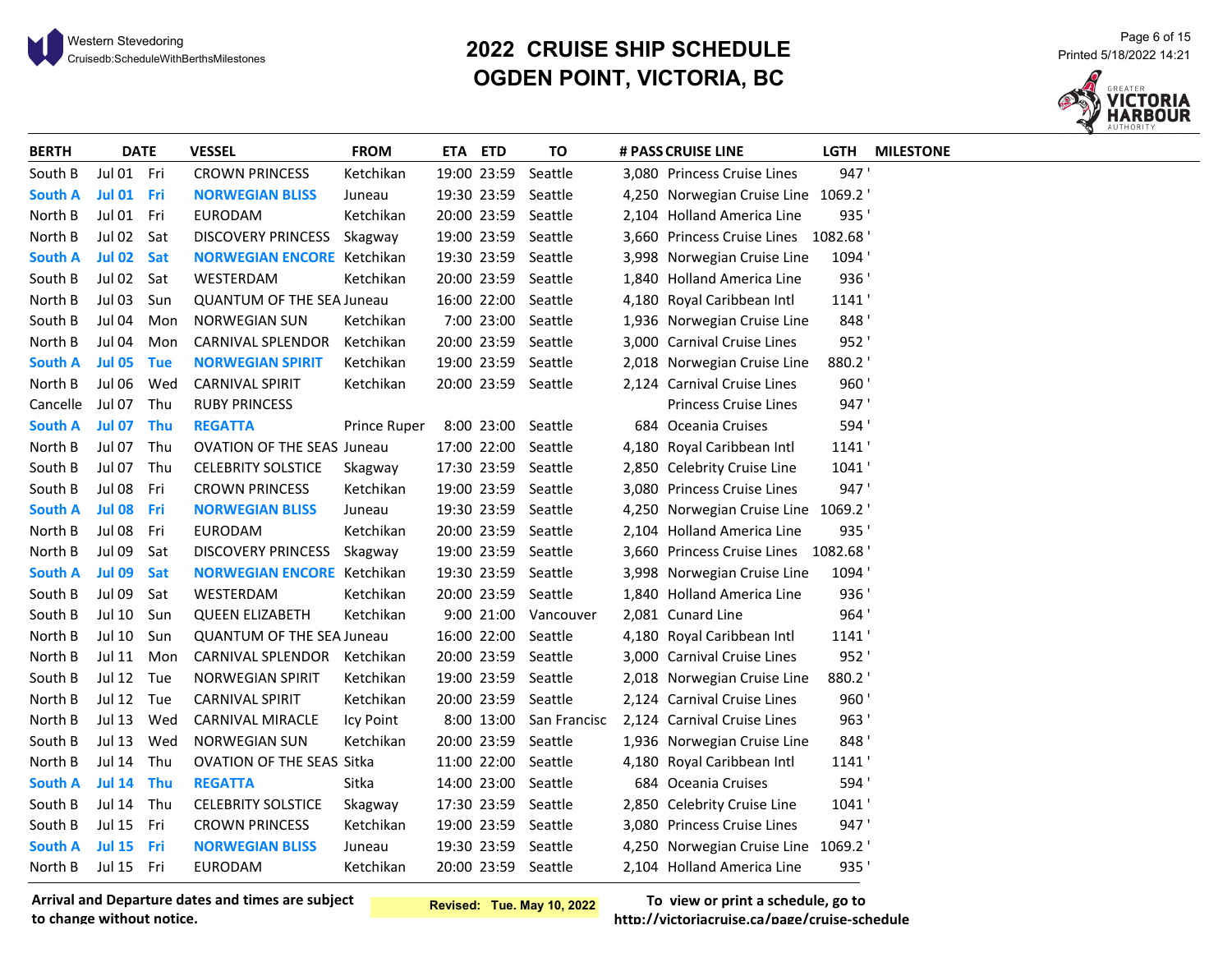# <sup>21</sup> <sup>Page 7</sup> of 15<br>20**22 CRUISE SHIP SCHEDULE** Printed 5/18/2022 14:21 Printed 5/18/2022 14:21<br>21:21 Printed 5/18/2022 14:21 Printed 5/18 **OGDEN POINT, VICTORIA, BC**



| <b>BERTH</b>   |               | <b>DATE</b> | <b>VESSEL</b>                      | <b>FROM</b> | ETA ETD     |             | TO                   | # PASS CRUISE LINE                  | LGTH  | <b>MILESTONE</b> |
|----------------|---------------|-------------|------------------------------------|-------------|-------------|-------------|----------------------|-------------------------------------|-------|------------------|
| North B        | Jul 16 Sat    |             | <b>DISCOVERY PRINCESS</b>          | Skagway     | 19:00 23:59 |             | Seattle              | 3,660 Princess Cruise Lines 1082.68 |       |                  |
| South A        | <b>Jul 16</b> | Sat         | <b>NORWEGIAN ENCORE</b> Ketchikan  |             |             | 19:30 23:59 | Seattle              | 3,998 Norwegian Cruise Line         | 1094' |                  |
| South B        | <b>Jul 16</b> | Sat         | WESTERDAM                          | Ketchikan   |             |             | 20:00 23:59 Seattle  | 1,840 Holland America Line          | 936   |                  |
| Cancelle       | <b>Jul 17</b> | Sun         | <b>RUBY PRINCESS</b>               |             |             |             |                      | Princess Cruise Lines               | 947'  |                  |
| South B        | <b>Jul 17</b> | Sun         | <b>NORWEGIAN SPIRIT</b>            | Ketchikan   |             |             | 7:00 23:00 Seattle   | 2,018 Norwegian Cruise Line         | 880.2 |                  |
| North B        | Jul 17        | Sun         | <b>QUANTUM OF THE SEA Juneau</b>   |             |             | 16:00 22:00 | Seattle              | 4,180 Royal Caribbean Intl          | 1141  |                  |
| North B        | <b>Jul 18</b> | Mon         | CARNIVAL SPLENDOR Ketchikan        |             |             |             | 20:00 23:59 Seattle  | 3,000 Carnival Cruise Lines         | 952'  |                  |
| <b>South A</b> | <b>Jul 20</b> | <b>Wed</b>  | <b>QUEEN ELIZABETH</b>             | Ketchikan   |             |             | 9:00 21:00 Vancouver | 2,081 Cunard Line                   | 964'  |                  |
| South B        | <b>Jul 20</b> | Wed         | <b>NORWEGIAN SUN</b>               | Ketchikan   |             |             | 20:00 23:59 Seattle  | 1,936 Norwegian Cruise Line         | 848   |                  |
| North B        | <b>Jul 20</b> | Wed         | <b>CARNIVAL SPIRIT</b>             | Ketchikan   |             |             | 20:00 23:59 Seattle  | 2,124 Carnival Cruise Lines         | 960'  |                  |
| <b>South A</b> | <b>Jul 21</b> | Thu         | <b>REGATTA</b>                     | Sitka       |             |             | 10:00 23:00 Seattle  | 684 Oceania Cruises                 | 594'  |                  |
| North B        | Jul 21        | Thu         | <b>OVATION OF THE SEAS Juneau</b>  |             | 17:00 22:00 |             | Seattle              | 4,180 Royal Caribbean Intl          | 1141  |                  |
| South B        | Jul 21 Thu    |             | <b>CELEBRITY SOLSTICE</b>          | Skagway     |             | 17:30 23:59 | Seattle              | 2,850 Celebrity Cruise Line         | 1041  |                  |
| North B        | Jul 22 Fri    |             | <b>ROYAL PRINCESS</b>              | Juneau      |             | 12:00 18:00 | Vancouver            | 3,560 Princess Cruise Lines         | 1083  |                  |
| South B        | Jul 22 Fri    |             | <b>CROWN PRINCESS</b>              | Ketchikan   |             | 19:00 23:59 | Seattle              | 3,080 Princess Cruise Lines         | 947'  |                  |
| <b>South A</b> | Jul 22 Fri    |             | <b>NORWEGIAN BLISS</b>             | Juneau      |             |             | 19:30 23:59 Seattle  | 4,250 Norwegian Cruise Line 1069.2  |       |                  |
| North B        | Jul 22 Fri    |             | <b>EURODAM</b>                     | Ketchikan   |             |             | 20:00 23:59 Seattle  | 2,104 Holland America Line          | 935   |                  |
| North B        | <b>Jul 23</b> | Sat         | CARNIVAL MIRACLE                   | Ketchikan   |             | 8:00 13:00  | San Francisc         | 2,124 Carnival Cruise Lines         | 963'  |                  |
| North B        | <b>Jul 23</b> | Sat         | <b>DISCOVERY PRINCESS</b>          | Skagway     |             |             | 19:00 23:59 Seattle  | 3,660 Princess Cruise Lines 1082.68 |       |                  |
| <b>South A</b> | <b>Jul 23</b> | <b>Sat</b>  | <b>NORWEGIAN ENCORE</b> Ketchikan  |             |             |             | 19:30 23:59 Seattle  | 3,998 Norwegian Cruise Line         | 1094' |                  |
| South B        | <b>Jul 23</b> | Sat         | WESTERDAM                          | Ketchikan   |             |             | 20:00 23:59 Seattle  | 1,840 Holland America Line          | 936'  |                  |
| North B        | <b>Jul 24</b> | Sun         | <b>QUANTUM OF THE SEA Juneau</b>   |             |             |             | 16:00 22:00 Seattle  | 4,180 Royal Caribbean Intl          | 1141  |                  |
| North B        | <b>Jul 25</b> | Mon         | CARNIVAL SPLENDOR Ketchikan        |             |             |             | 20:00 23:59 Seattle  | 3,000 Carnival Cruise Lines         | 952'  |                  |
| South B        | <b>Jul 26</b> | Tue         | <b>NORWEGIAN SPIRIT</b>            | Ketchikan   |             | 19:00 23:59 | Seattle              | 2,018 Norwegian Cruise Line         | 880.2 |                  |
| North B        | <b>Jul 26</b> | Tue         | <b>CARNIVAL SPIRIT</b>             | Ketchikan   |             |             | 20:00 23:59 Seattle  | 2,124 Carnival Cruise Lines         | 960'  |                  |
| Cancelle       | Jul 27        | Wed         | <b>RUBY PRINCESS</b>               |             |             |             |                      | <b>Princess Cruise Lines</b>        | 947'  |                  |
| South B        | <b>Jul 27</b> | Wed         | <b>NORWEGIAN SUN</b>               | Ketchikan   |             | 20:00 23:59 | Seattle              | 1,936 Norwegian Cruise Line         | 848'  |                  |
| North B        | <b>Jul 28</b> | Thu         | <b>OVATION OF THE SEAS Skagway</b> |             |             |             | 8:00 18:00 Seattle   | 4,180 Royal Caribbean Intl          | 1141  |                  |
| South B        | <b>Jul 28</b> | Thu         | <b>CELEBRITY SOLSTICE</b>          | Skagway     |             |             | 17:30 23:59 Seattle  | 2,850 Celebrity Cruise Line         | 1041  |                  |
| South B        | <b>Jul 29</b> | Fri         | <b>CROWN PRINCESS</b>              | Ketchikan   |             |             | 19:00 23:59 Seattle  | 3,080 Princess Cruise Lines         | 947'  |                  |
| <b>South A</b> | <b>Jul 29</b> | Fri         | <b>NORWEGIAN BLISS</b>             | Juneau      |             |             | 19:30 23:59 Seattle  | 4,250 Norwegian Cruise Line 1069.2  |       |                  |
| North B        | <b>Jul 29</b> | Fri         | <b>EURODAM</b>                     | Ketchikan   |             |             | 20:00 23:59 Seattle  | 2,104 Holland America Line          | 935   |                  |
| North B        | <b>Jul 30</b> | Sat         | DISCOVERY PRINCESS Skagway         |             |             |             | 19:00 23:59 Seattle  | 3,660 Princess Cruise Lines 1082.68 |       |                  |
| South A        | Jul 30 Sat    |             | <b>NORWEGIAN ENCORE Ketchikan</b>  |             |             |             | 19:30 23:59 Seattle  | 3,998 Norwegian Cruise Line         | 1094' |                  |

**Arrival and Departure dates and times are subject to change without notice.**

**Revised: Tue. May 10, 2022**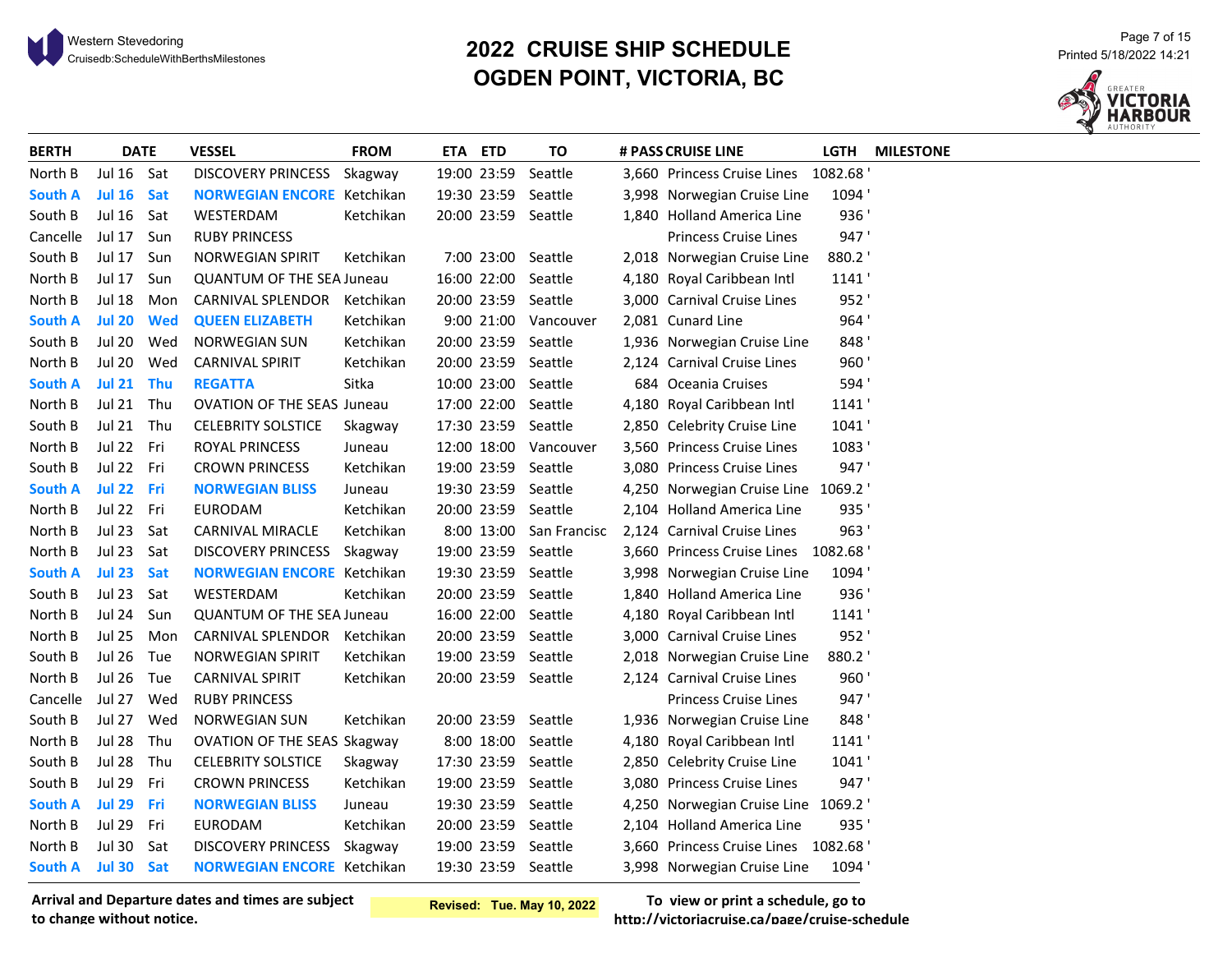

# <sup>21</sup> <sup>Page 8 of 15</sub><br>20**22 CRUISE SHIP SCHEDULE** Printed 5/18/2022 14:21 Printed 5/18/2022 14:21 Printed 5/18/2022 14:21</sup> **OGDEN POINT, VICTORIA, BC**



| <b>BERTH</b>                     | <b>DATE</b> | <b>VESSEL</b>                                | <b>FROM</b> | ETA | <b>ETD</b> | TO.                 | <b># PASS CRUISE LINE</b>  | LGTH  | <b>MILESTONE</b> |
|----------------------------------|-------------|----------------------------------------------|-------------|-----|------------|---------------------|----------------------------|-------|------------------|
| South B                          | Jul 30 Sat  | WESTERDAM                                    | Ketchikan   |     |            | 20:00 23:59 Seattle | 1,840 Holland America Line | 936'  |                  |
| South B Jul 31 Sun               |             | REGATTA                                      | Sitka       |     |            | 13:00 23:00 Seattle | 684 Oceania Cruises        | 594 ' |                  |
|                                  |             | North B Jul 31 Sun QUANTUM OF THE SEA Juneau |             |     |            | 16:00 22:00 Seattle | 4,180 Royal Caribbean Intl | 1141  |                  |
| Scheduled Arrivals for Month: 71 |             |                                              |             |     |            |                     |                            |       |                  |

**Arrival and Departure dates and times are subject to change without notice.**

**Revised: Tue. May 10, 2022**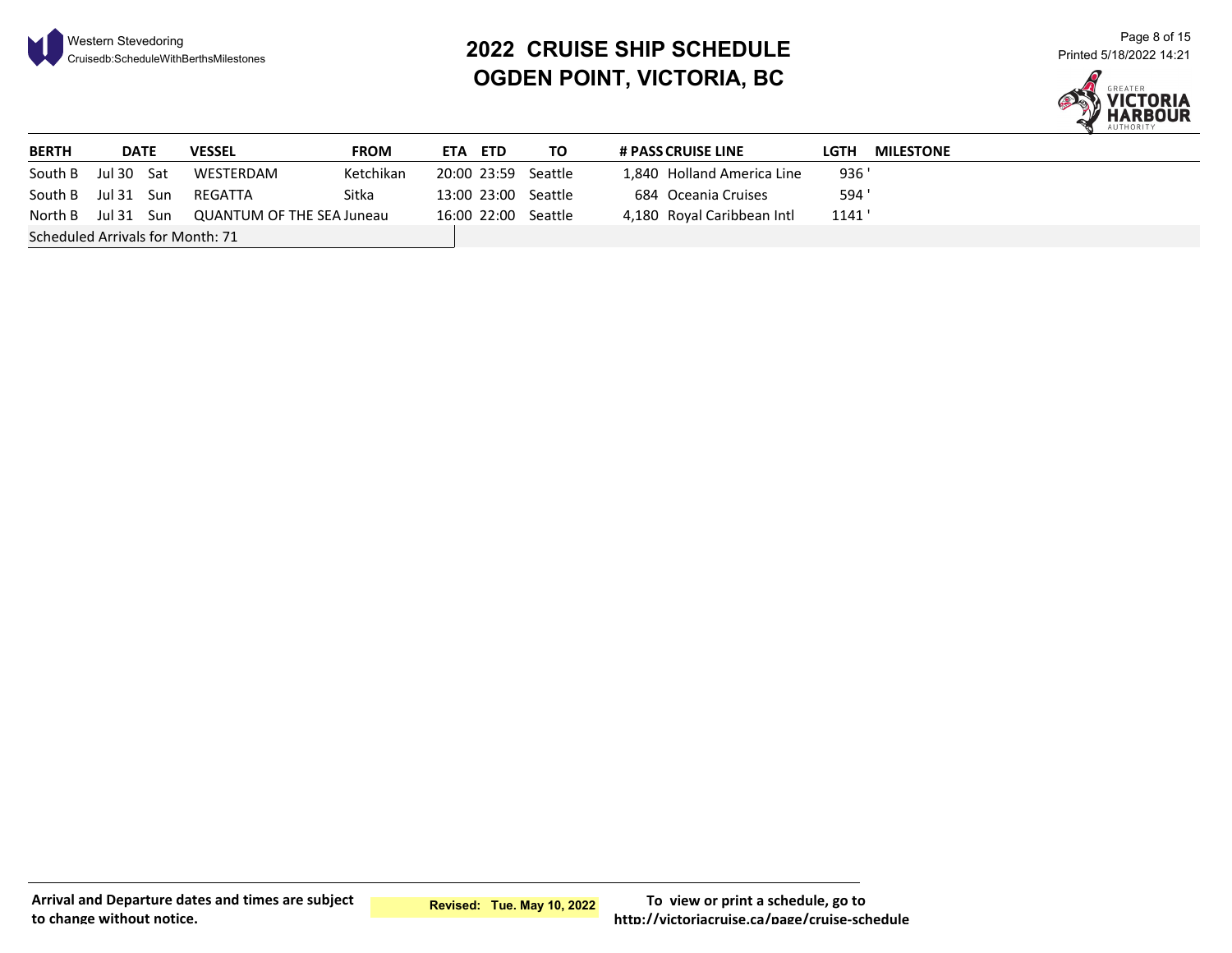# <sup>Page 9 of 15</sup><br>2022 CRUISE SHIP SCHEDULE Printed 5/18/2022 14:21 Printed 5/18/2022 14:21<br>21:21 Printed 5/18/2022 14:21 Printed 5 **OGDEN POINT, VICTORIA, BC**



|  | <b>VESSEL</b>                                                                                                                                                                                                                                                                                                                                                                                                                                                                                                                                                                                                             | <b>FROM</b> |                                                                                                                                                                                                                                                                                                                    | TO      |                                                                                                                                                                                                                                                                                                                                                                                                                                                                                                                                                                                                                                                                                                                                                                      |                              | <b>LGTH</b>                                                                                                                                                                                                                                                                                                                                                                                                                                                                                                                                                                                                                                                                                                                                                                                                                                                                                    | <b>MILESTONE</b>                                                                                                                                       |
|--|---------------------------------------------------------------------------------------------------------------------------------------------------------------------------------------------------------------------------------------------------------------------------------------------------------------------------------------------------------------------------------------------------------------------------------------------------------------------------------------------------------------------------------------------------------------------------------------------------------------------------|-------------|--------------------------------------------------------------------------------------------------------------------------------------------------------------------------------------------------------------------------------------------------------------------------------------------------------------------|---------|----------------------------------------------------------------------------------------------------------------------------------------------------------------------------------------------------------------------------------------------------------------------------------------------------------------------------------------------------------------------------------------------------------------------------------------------------------------------------------------------------------------------------------------------------------------------------------------------------------------------------------------------------------------------------------------------------------------------------------------------------------------------|------------------------------|------------------------------------------------------------------------------------------------------------------------------------------------------------------------------------------------------------------------------------------------------------------------------------------------------------------------------------------------------------------------------------------------------------------------------------------------------------------------------------------------------------------------------------------------------------------------------------------------------------------------------------------------------------------------------------------------------------------------------------------------------------------------------------------------------------------------------------------------------------------------------------------------|--------------------------------------------------------------------------------------------------------------------------------------------------------|
|  | CARNIVAL SPLENDOR                                                                                                                                                                                                                                                                                                                                                                                                                                                                                                                                                                                                         | Ketchikan   |                                                                                                                                                                                                                                                                                                                    |         |                                                                                                                                                                                                                                                                                                                                                                                                                                                                                                                                                                                                                                                                                                                                                                      |                              | 952'                                                                                                                                                                                                                                                                                                                                                                                                                                                                                                                                                                                                                                                                                                                                                                                                                                                                                           |                                                                                                                                                        |
|  | CARNIVAL MIRACLE                                                                                                                                                                                                                                                                                                                                                                                                                                                                                                                                                                                                          | Skagway     |                                                                                                                                                                                                                                                                                                                    |         |                                                                                                                                                                                                                                                                                                                                                                                                                                                                                                                                                                                                                                                                                                                                                                      |                              | 963'                                                                                                                                                                                                                                                                                                                                                                                                                                                                                                                                                                                                                                                                                                                                                                                                                                                                                           |                                                                                                                                                        |
|  | <b>NORWEGIAN SUN</b>                                                                                                                                                                                                                                                                                                                                                                                                                                                                                                                                                                                                      | Ketchikan   |                                                                                                                                                                                                                                                                                                                    |         |                                                                                                                                                                                                                                                                                                                                                                                                                                                                                                                                                                                                                                                                                                                                                                      |                              | 848'                                                                                                                                                                                                                                                                                                                                                                                                                                                                                                                                                                                                                                                                                                                                                                                                                                                                                           |                                                                                                                                                        |
|  | <b>CARNIVAL SPIRIT</b>                                                                                                                                                                                                                                                                                                                                                                                                                                                                                                                                                                                                    | Ketchikan   |                                                                                                                                                                                                                                                                                                                    |         |                                                                                                                                                                                                                                                                                                                                                                                                                                                                                                                                                                                                                                                                                                                                                                      |                              | 960'                                                                                                                                                                                                                                                                                                                                                                                                                                                                                                                                                                                                                                                                                                                                                                                                                                                                                           |                                                                                                                                                        |
|  |                                                                                                                                                                                                                                                                                                                                                                                                                                                                                                                                                                                                                           |             |                                                                                                                                                                                                                                                                                                                    |         |                                                                                                                                                                                                                                                                                                                                                                                                                                                                                                                                                                                                                                                                                                                                                                      |                              | 1141'                                                                                                                                                                                                                                                                                                                                                                                                                                                                                                                                                                                                                                                                                                                                                                                                                                                                                          |                                                                                                                                                        |
|  | <b>CELEBRITY SOLSTICE</b>                                                                                                                                                                                                                                                                                                                                                                                                                                                                                                                                                                                                 | Skagway     |                                                                                                                                                                                                                                                                                                                    |         |                                                                                                                                                                                                                                                                                                                                                                                                                                                                                                                                                                                                                                                                                                                                                                      |                              | 1041'                                                                                                                                                                                                                                                                                                                                                                                                                                                                                                                                                                                                                                                                                                                                                                                                                                                                                          |                                                                                                                                                        |
|  | <b>NORWEGIAN SPIRIT</b>                                                                                                                                                                                                                                                                                                                                                                                                                                                                                                                                                                                                   | Ketchikan   |                                                                                                                                                                                                                                                                                                                    |         |                                                                                                                                                                                                                                                                                                                                                                                                                                                                                                                                                                                                                                                                                                                                                                      |                              | 880.2                                                                                                                                                                                                                                                                                                                                                                                                                                                                                                                                                                                                                                                                                                                                                                                                                                                                                          |                                                                                                                                                        |
|  | <b>CROWN PRINCESS</b>                                                                                                                                                                                                                                                                                                                                                                                                                                                                                                                                                                                                     | Ketchikan   |                                                                                                                                                                                                                                                                                                                    |         |                                                                                                                                                                                                                                                                                                                                                                                                                                                                                                                                                                                                                                                                                                                                                                      |                              | 947'                                                                                                                                                                                                                                                                                                                                                                                                                                                                                                                                                                                                                                                                                                                                                                                                                                                                                           |                                                                                                                                                        |
|  | <b>NORWEGIAN BLISS</b>                                                                                                                                                                                                                                                                                                                                                                                                                                                                                                                                                                                                    | Juneau      |                                                                                                                                                                                                                                                                                                                    |         |                                                                                                                                                                                                                                                                                                                                                                                                                                                                                                                                                                                                                                                                                                                                                                      |                              |                                                                                                                                                                                                                                                                                                                                                                                                                                                                                                                                                                                                                                                                                                                                                                                                                                                                                                |                                                                                                                                                        |
|  | <b>EURODAM</b>                                                                                                                                                                                                                                                                                                                                                                                                                                                                                                                                                                                                            | Ketchikan   |                                                                                                                                                                                                                                                                                                                    |         |                                                                                                                                                                                                                                                                                                                                                                                                                                                                                                                                                                                                                                                                                                                                                                      |                              | 935'                                                                                                                                                                                                                                                                                                                                                                                                                                                                                                                                                                                                                                                                                                                                                                                                                                                                                           |                                                                                                                                                        |
|  | <b>RUBY PRINCESS</b>                                                                                                                                                                                                                                                                                                                                                                                                                                                                                                                                                                                                      |             |                                                                                                                                                                                                                                                                                                                    |         |                                                                                                                                                                                                                                                                                                                                                                                                                                                                                                                                                                                                                                                                                                                                                                      | <b>Princess Cruise Lines</b> | 947'                                                                                                                                                                                                                                                                                                                                                                                                                                                                                                                                                                                                                                                                                                                                                                                                                                                                                           |                                                                                                                                                        |
|  |                                                                                                                                                                                                                                                                                                                                                                                                                                                                                                                                                                                                                           |             |                                                                                                                                                                                                                                                                                                                    |         |                                                                                                                                                                                                                                                                                                                                                                                                                                                                                                                                                                                                                                                                                                                                                                      |                              |                                                                                                                                                                                                                                                                                                                                                                                                                                                                                                                                                                                                                                                                                                                                                                                                                                                                                                |                                                                                                                                                        |
|  |                                                                                                                                                                                                                                                                                                                                                                                                                                                                                                                                                                                                                           |             |                                                                                                                                                                                                                                                                                                                    |         |                                                                                                                                                                                                                                                                                                                                                                                                                                                                                                                                                                                                                                                                                                                                                                      |                              | 1094'                                                                                                                                                                                                                                                                                                                                                                                                                                                                                                                                                                                                                                                                                                                                                                                                                                                                                          |                                                                                                                                                        |
|  | WESTERDAM                                                                                                                                                                                                                                                                                                                                                                                                                                                                                                                                                                                                                 | Ketchikan   |                                                                                                                                                                                                                                                                                                                    |         |                                                                                                                                                                                                                                                                                                                                                                                                                                                                                                                                                                                                                                                                                                                                                                      |                              | 936'                                                                                                                                                                                                                                                                                                                                                                                                                                                                                                                                                                                                                                                                                                                                                                                                                                                                                           |                                                                                                                                                        |
|  | REGATTA                                                                                                                                                                                                                                                                                                                                                                                                                                                                                                                                                                                                                   | Sitka       |                                                                                                                                                                                                                                                                                                                    |         |                                                                                                                                                                                                                                                                                                                                                                                                                                                                                                                                                                                                                                                                                                                                                                      |                              | 594'                                                                                                                                                                                                                                                                                                                                                                                                                                                                                                                                                                                                                                                                                                                                                                                                                                                                                           |                                                                                                                                                        |
|  |                                                                                                                                                                                                                                                                                                                                                                                                                                                                                                                                                                                                                           |             |                                                                                                                                                                                                                                                                                                                    |         |                                                                                                                                                                                                                                                                                                                                                                                                                                                                                                                                                                                                                                                                                                                                                                      |                              | 1141                                                                                                                                                                                                                                                                                                                                                                                                                                                                                                                                                                                                                                                                                                                                                                                                                                                                                           |                                                                                                                                                        |
|  |                                                                                                                                                                                                                                                                                                                                                                                                                                                                                                                                                                                                                           |             |                                                                                                                                                                                                                                                                                                                    |         |                                                                                                                                                                                                                                                                                                                                                                                                                                                                                                                                                                                                                                                                                                                                                                      |                              | 952'                                                                                                                                                                                                                                                                                                                                                                                                                                                                                                                                                                                                                                                                                                                                                                                                                                                                                           |                                                                                                                                                        |
|  | <b>CARNIVAL SPIRIT</b>                                                                                                                                                                                                                                                                                                                                                                                                                                                                                                                                                                                                    | Ketchikan   |                                                                                                                                                                                                                                                                                                                    |         |                                                                                                                                                                                                                                                                                                                                                                                                                                                                                                                                                                                                                                                                                                                                                                      |                              | 960'                                                                                                                                                                                                                                                                                                                                                                                                                                                                                                                                                                                                                                                                                                                                                                                                                                                                                           |                                                                                                                                                        |
|  | <b>NORWEGIAN SUN</b>                                                                                                                                                                                                                                                                                                                                                                                                                                                                                                                                                                                                      | Ketchikan   |                                                                                                                                                                                                                                                                                                                    |         |                                                                                                                                                                                                                                                                                                                                                                                                                                                                                                                                                                                                                                                                                                                                                                      |                              | 848'                                                                                                                                                                                                                                                                                                                                                                                                                                                                                                                                                                                                                                                                                                                                                                                                                                                                                           |                                                                                                                                                        |
|  |                                                                                                                                                                                                                                                                                                                                                                                                                                                                                                                                                                                                                           |             |                                                                                                                                                                                                                                                                                                                    |         |                                                                                                                                                                                                                                                                                                                                                                                                                                                                                                                                                                                                                                                                                                                                                                      |                              | 1141'                                                                                                                                                                                                                                                                                                                                                                                                                                                                                                                                                                                                                                                                                                                                                                                                                                                                                          |                                                                                                                                                        |
|  | <b>CELEBRITY SOLSTICE</b>                                                                                                                                                                                                                                                                                                                                                                                                                                                                                                                                                                                                 | Skagway     |                                                                                                                                                                                                                                                                                                                    |         |                                                                                                                                                                                                                                                                                                                                                                                                                                                                                                                                                                                                                                                                                                                                                                      |                              | 1041'                                                                                                                                                                                                                                                                                                                                                                                                                                                                                                                                                                                                                                                                                                                                                                                                                                                                                          |                                                                                                                                                        |
|  | <b>CROWN PRINCESS</b>                                                                                                                                                                                                                                                                                                                                                                                                                                                                                                                                                                                                     | Ketchikan   |                                                                                                                                                                                                                                                                                                                    |         |                                                                                                                                                                                                                                                                                                                                                                                                                                                                                                                                                                                                                                                                                                                                                                      |                              | 947'                                                                                                                                                                                                                                                                                                                                                                                                                                                                                                                                                                                                                                                                                                                                                                                                                                                                                           |                                                                                                                                                        |
|  | <b>NORWEGIAN BLISS</b>                                                                                                                                                                                                                                                                                                                                                                                                                                                                                                                                                                                                    | Juneau      |                                                                                                                                                                                                                                                                                                                    |         |                                                                                                                                                                                                                                                                                                                                                                                                                                                                                                                                                                                                                                                                                                                                                                      |                              |                                                                                                                                                                                                                                                                                                                                                                                                                                                                                                                                                                                                                                                                                                                                                                                                                                                                                                |                                                                                                                                                        |
|  | <b>EURODAM</b>                                                                                                                                                                                                                                                                                                                                                                                                                                                                                                                                                                                                            | Ketchikan   |                                                                                                                                                                                                                                                                                                                    |         |                                                                                                                                                                                                                                                                                                                                                                                                                                                                                                                                                                                                                                                                                                                                                                      |                              | 935'                                                                                                                                                                                                                                                                                                                                                                                                                                                                                                                                                                                                                                                                                                                                                                                                                                                                                           |                                                                                                                                                        |
|  |                                                                                                                                                                                                                                                                                                                                                                                                                                                                                                                                                                                                                           |             |                                                                                                                                                                                                                                                                                                                    |         |                                                                                                                                                                                                                                                                                                                                                                                                                                                                                                                                                                                                                                                                                                                                                                      |                              |                                                                                                                                                                                                                                                                                                                                                                                                                                                                                                                                                                                                                                                                                                                                                                                                                                                                                                |                                                                                                                                                        |
|  |                                                                                                                                                                                                                                                                                                                                                                                                                                                                                                                                                                                                                           |             |                                                                                                                                                                                                                                                                                                                    |         |                                                                                                                                                                                                                                                                                                                                                                                                                                                                                                                                                                                                                                                                                                                                                                      |                              | 1094'                                                                                                                                                                                                                                                                                                                                                                                                                                                                                                                                                                                                                                                                                                                                                                                                                                                                                          |                                                                                                                                                        |
|  | WESTERDAM                                                                                                                                                                                                                                                                                                                                                                                                                                                                                                                                                                                                                 | Ketchikan   |                                                                                                                                                                                                                                                                                                                    |         |                                                                                                                                                                                                                                                                                                                                                                                                                                                                                                                                                                                                                                                                                                                                                                      |                              | 936'                                                                                                                                                                                                                                                                                                                                                                                                                                                                                                                                                                                                                                                                                                                                                                                                                                                                                           |                                                                                                                                                        |
|  |                                                                                                                                                                                                                                                                                                                                                                                                                                                                                                                                                                                                                           |             |                                                                                                                                                                                                                                                                                                                    |         |                                                                                                                                                                                                                                                                                                                                                                                                                                                                                                                                                                                                                                                                                                                                                                      |                              | 1141                                                                                                                                                                                                                                                                                                                                                                                                                                                                                                                                                                                                                                                                                                                                                                                                                                                                                           |                                                                                                                                                        |
|  | <b>NORWEGIAN SPIRIT</b>                                                                                                                                                                                                                                                                                                                                                                                                                                                                                                                                                                                                   | Ketchikan   |                                                                                                                                                                                                                                                                                                                    |         |                                                                                                                                                                                                                                                                                                                                                                                                                                                                                                                                                                                                                                                                                                                                                                      |                              | 880.2                                                                                                                                                                                                                                                                                                                                                                                                                                                                                                                                                                                                                                                                                                                                                                                                                                                                                          |                                                                                                                                                        |
|  | CARNIVAL SPLENDOR                                                                                                                                                                                                                                                                                                                                                                                                                                                                                                                                                                                                         | Ketchikan   |                                                                                                                                                                                                                                                                                                                    |         |                                                                                                                                                                                                                                                                                                                                                                                                                                                                                                                                                                                                                                                                                                                                                                      |                              | 952'                                                                                                                                                                                                                                                                                                                                                                                                                                                                                                                                                                                                                                                                                                                                                                                                                                                                                           |                                                                                                                                                        |
|  | <b>RUBY PRINCESS</b>                                                                                                                                                                                                                                                                                                                                                                                                                                                                                                                                                                                                      |             |                                                                                                                                                                                                                                                                                                                    |         |                                                                                                                                                                                                                                                                                                                                                                                                                                                                                                                                                                                                                                                                                                                                                                      | <b>Princess Cruise Lines</b> | 947'                                                                                                                                                                                                                                                                                                                                                                                                                                                                                                                                                                                                                                                                                                                                                                                                                                                                                           |                                                                                                                                                        |
|  | <b>CARNIVAL MIRACLE</b>                                                                                                                                                                                                                                                                                                                                                                                                                                                                                                                                                                                                   | Icy Point   |                                                                                                                                                                                                                                                                                                                    |         |                                                                                                                                                                                                                                                                                                                                                                                                                                                                                                                                                                                                                                                                                                                                                                      |                              | 963'                                                                                                                                                                                                                                                                                                                                                                                                                                                                                                                                                                                                                                                                                                                                                                                                                                                                                           |                                                                                                                                                        |
|  | <b>REGATTA</b>                                                                                                                                                                                                                                                                                                                                                                                                                                                                                                                                                                                                            | Sitka       |                                                                                                                                                                                                                                                                                                                    |         |                                                                                                                                                                                                                                                                                                                                                                                                                                                                                                                                                                                                                                                                                                                                                                      |                              | 594'                                                                                                                                                                                                                                                                                                                                                                                                                                                                                                                                                                                                                                                                                                                                                                                                                                                                                           |                                                                                                                                                        |
|  | <b>NORWEGIAN SUN</b>                                                                                                                                                                                                                                                                                                                                                                                                                                                                                                                                                                                                      | Ketchikan   |                                                                                                                                                                                                                                                                                                                    |         |                                                                                                                                                                                                                                                                                                                                                                                                                                                                                                                                                                                                                                                                                                                                                                      |                              | 848                                                                                                                                                                                                                                                                                                                                                                                                                                                                                                                                                                                                                                                                                                                                                                                                                                                                                            |                                                                                                                                                        |
|  | <b>DATE</b><br>Aug 01 Mon<br>Aug 02 Tue<br>Aug 03 Wed<br>Aug 03 Wed<br>Aug 04 Thu<br>Aug 04 Thu<br>South A Aug 04 Thu<br>Aug 05 Fri<br>South A Aug 05 Fri<br>Aug 05 Fri<br>Cancelle Aug 06 Sat<br>North B Aug 06 Sat<br>South A Aug 06 Sat<br>South B Aug 06 Sat<br>Aug 07 Sun<br>Aug 07 Sun<br>Aug 08 Mon<br>Aug 09 Tue<br>Aug 10 Wed<br>Aug 11 Thu<br>Aug 11 Thu<br>South B Aug 12 Fri<br>South A Aug 12 Fri<br>Aug 12 Fri<br>Aug 13 Sat<br>South A Aug 13 Sat<br>South B Aug 13 Sat<br>Aug 14 Sun<br>Aug 14 Sun<br>Aug 15 Mon<br>Cancelle Aug 16 Tue<br>North B Aug 16 Tue<br>South A Aug 17 Wed<br>South B Aug 17 Wed |             | <b>OVATION OF THE SEAS Juneau</b><br>DISCOVERY PRINCESS Skagway<br><b>NORWEGIAN ENCORE</b> Ketchikan<br><b>QUANTUM OF THE SEA Juneau</b><br>CARNIVAL SPLENDOR Ketchikan<br><b>OVATION OF THE SEAS Sitka</b><br>DISCOVERY PRINCESS Skagway<br><b>NORWEGIAN ENCORE</b> Ketchikan<br><b>QUANTUM OF THE SEA Juneau</b> | ETA ETD | 20:00 23:59 Seattle<br>8:00 13:00 San Francisc<br>20:00 23:59 Seattle<br>20:00 23:59 Seattle<br>17:00 22:00 Seattle<br>17:30 23:59 Seattle<br>19:00 23:59 Seattle<br>19:00 23:59 Seattle<br>19:30 23:59 Seattle<br>20:00 23:59 Seattle<br>19:00 23:59 Seattle<br>19:30 23:59 Seattle<br>20:00 23:59 Seattle<br>14:00 23:00 Seattle<br>16:00 22:00 Seattle<br>20:00 23:59 Seattle<br>20:00 23:59 Seattle<br>20:00 23:59 Seattle<br>11:00 22:00 Seattle<br>17:30 23:59 Seattle<br>19:00 23:59 Seattle<br>19:30 23:59 Seattle<br>20:00 23:59 Seattle<br>19:00 23:59 Seattle<br>19:30 23:59 Seattle<br>20:00 23:59 Seattle<br>16:00 22:00 Seattle<br>19:00 23:59 Seattle<br>20:00 23:59 Seattle<br>8:00 13:00 San Francisc<br>13:00 23:00 Seattle<br>20:00 23:59 Seattle |                              | # PASS CRUISE LINE<br>3,000 Carnival Cruise Lines<br>2,124 Carnival Cruise Lines<br>1,936 Norwegian Cruise Line<br>2,124 Carnival Cruise Lines<br>4,180 Royal Caribbean Intl<br>2,850 Celebrity Cruise Line<br>2,018 Norwegian Cruise Line<br>3,080 Princess Cruise Lines<br>2,104 Holland America Line<br>3,998 Norwegian Cruise Line<br>1,840 Holland America Line<br>684 Oceania Cruises<br>4,180 Royal Caribbean Intl<br>3,000 Carnival Cruise Lines<br>2,124 Carnival Cruise Lines<br>1,936 Norwegian Cruise Line<br>4,180 Royal Caribbean Intl<br>2,850 Celebrity Cruise Line<br>3,080 Princess Cruise Lines<br>2,104 Holland America Line<br>3,998 Norwegian Cruise Line<br>1,840 Holland America Line<br>4,180 Royal Caribbean Intl<br>2,018 Norwegian Cruise Line<br>3,000 Carnival Cruise Lines<br>2,124 Carnival Cruise Lines<br>684 Oceania Cruises<br>1,936 Norwegian Cruise Line | 4,250 Norwegian Cruise Line 1069.2<br>3,660 Princess Cruise Lines 1082.68<br>4,250 Norwegian Cruise Line 1069.2<br>3,660 Princess Cruise Lines 1082.68 |

**Arrival and Departure dates and times are subject to change without notice.**

**Revised: Tue. May 10, 2022**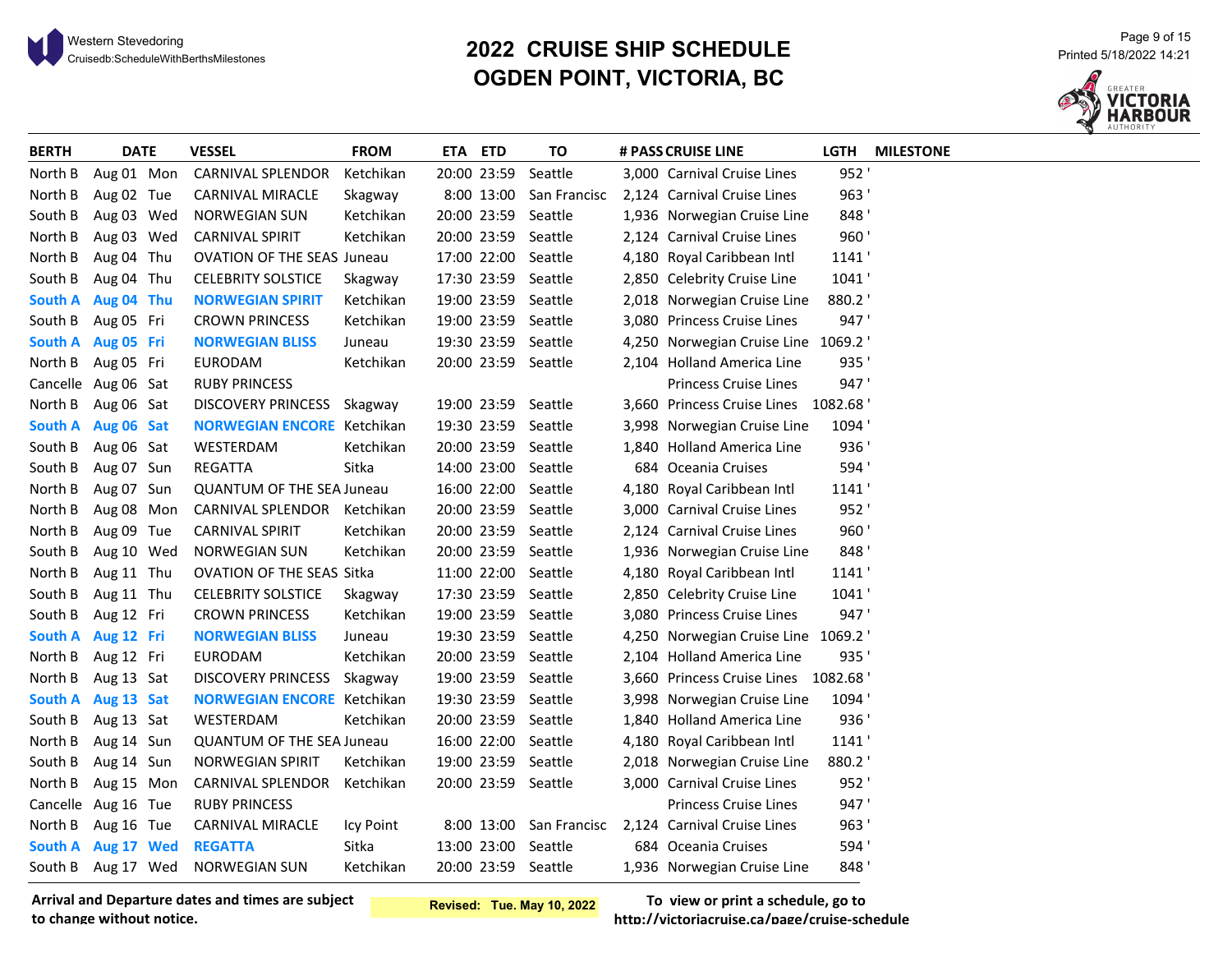

# <sup>21 Page 10 of 15</sub> Page 10 of 15<br>Cruisedb:ScheduleWithBerthsMilestones **Page 10 of 15 Printed 5/18/2022 14:21** Printed 5/18/2022 14:21</sup> **OGDEN POINT, VICTORIA, BC**



| <b>BERTH</b> | <b>DATE</b>                      | <b>VESSEL</b>                      | <b>FROM</b> | ETA ETD             | ΤO                      | # PASS CRUISE LINE                  |       | LGTH MILESTONE |
|--------------|----------------------------------|------------------------------------|-------------|---------------------|-------------------------|-------------------------------------|-------|----------------|
| North B      | Aug 17 Wed                       | <b>CARNIVAL SPIRIT</b>             | Ketchikan   | 20:00 23:59         | Seattle                 | 2,124 Carnival Cruise Lines         | 960'  |                |
| North B      | Aug 18 Thu                       | <b>OVATION OF THE SEAS Juneau</b>  |             | 17:00 22:00         | Seattle                 | 4,180 Royal Caribbean Intl          | 1141' |                |
| South B      | Aug 18 Thu                       | <b>CELEBRITY SOLSTICE</b>          | Skagway     | 17:30 23:59 Seattle |                         | 2,850 Celebrity Cruise Line         | 1041' |                |
| South B      | Aug 19 Fri                       | <b>CROWN PRINCESS</b>              | Ketchikan   | 19:00 23:59 Seattle |                         | 3,080 Princess Cruise Lines         | 947'  |                |
|              | South A Aug 19 Fri               | <b>NORWEGIAN BLISS</b>             | Juneau      | 19:30 23:59 Seattle |                         | 4,250 Norwegian Cruise Line 1069.2  |       |                |
| North B      | Aug 19 Fri                       | <b>EURODAM</b>                     | Ketchikan   | 20:00 23:59 Seattle |                         | 2,104 Holland America Line          | 935'  |                |
| North B      | Aug 20 Sat                       | DISCOVERY PRINCESS Skagway         |             | 19:00 23:59 Seattle |                         | 3,660 Princess Cruise Lines 1082.68 |       |                |
|              | South A Aug 20 Sat               | <b>NORWEGIAN ENCORE</b> Ketchikan  |             | 19:30 23:59 Seattle |                         | 3,998 Norwegian Cruise Line         | 1094' |                |
| South B      | Aug 20 Sat                       | WESTERDAM                          | Ketchikan   | 20:00 23:59 Seattle |                         | 1,840 Holland America Line          | 936'  |                |
| North B      | Aug 21 Sun                       | <b>QUANTUM OF THE SEA Juneau</b>   |             | 16:00 22:00 Seattle |                         | 4,180 Royal Caribbean Intl          | 1141' |                |
| South B      | Aug 22 Mon                       | <b>NORWEGIAN SUN</b>               | Ketchikan   | 7:00 23:00 Seattle  |                         | 1,936 Norwegian Cruise Line         | 848'  |                |
| North B      | Aug 22 Mon                       | <b>CARNIVAL SPLENDOR</b>           | Ketchikan   | 20:00 23:59 Seattle |                         | 3,000 Carnival Cruise Lines         | 952'  |                |
| South B      | Aug 23 Tue                       | <b>NORWEGIAN SPIRIT</b>            | Ketchikan   | 19:00 23:59 Seattle |                         | 2,018 Norwegian Cruise Line         | 880.2 |                |
| North B      | Aug 23 Tue                       | <b>CARNIVAL SPIRIT</b>             | Ketchikan   | 20:00 23:59 Seattle |                         | 2,124 Carnival Cruise Lines         | 960'  |                |
| North B      | Aug 25 Thu                       | <b>OVATION OF THE SEAS Skagway</b> |             | 8:00 18:00 Seattle  |                         | 4,180 Royal Caribbean Intl          | 1141' |                |
| South B      | Aug 25 Thu                       | <b>CELEBRITY SOLSTICE</b>          | Skagway     | 17:30 23:59 Seattle |                         | 2,850 Celebrity Cruise Line         | 1041' |                |
|              | Cancelle Aug 26 Fri              | <b>RUBY PRINCESS</b>               |             |                     |                         | Princess Cruise Lines               | 947'  |                |
| South B      | Aug 26 Fri                       | <b>CROWN PRINCESS</b>              | Ketchikan   | 19:00 23:59 Seattle |                         | 3,080 Princess Cruise Lines         | 947'  |                |
|              | South A Aug 26 Fri               | <b>NORWEGIAN BLISS</b>             | Juneau      | 19:30 23:59 Seattle |                         | 4,250 Norwegian Cruise Line 1069.2  |       |                |
| North B      | Aug 26 Fri                       | <b>EURODAM</b>                     | Ketchikan   | 20:00 23:59 Seattle |                         | 2,104 Holland America Line          | 935'  |                |
| North B      | Aug 27 Sat                       | DISCOVERY PRINCESS Skagway         |             | 19:00 23:59 Seattle |                         | 3,660 Princess Cruise Lines 1082.68 |       |                |
|              | South A Aug 27 Sat               | <b>NORWEGIAN ENCORE</b> Ketchikan  |             | 19:30 23:59 Seattle |                         | 3,998 Norwegian Cruise Line         | 1094' |                |
| South B      | Aug 27 Sat                       | WESTERDAM                          | Ketchikan   | 20:00 23:59 Seattle |                         | 1,840 Holland America Line          | 936'  |                |
| North B      | Aug 28 Sun                       | <b>QUANTUM OF THE SEA Juneau</b>   |             | 16:00 22:00 Seattle |                         | 4,180 Royal Caribbean Intl          | 1141' |                |
| North B      | Aug 29 Mon                       | CARNIVAL SPLENDOR Ketchikan        |             | 20:00 23:59 Seattle |                         | 3,000 Carnival Cruise Lines         | 952'  |                |
| North B      | Aug 30 Tue                       | <b>CARNIVAL MIRACLE</b>            | Juneau      |                     | 8:00 13:00 San Francisc | 2,124 Carnival Cruise Lines         | 963'  |                |
| North B      | Aug 30 Tue                       | <b>CARNIVAL SPIRIT</b>             | Ketchikan   | 20:00 23:59 Seattle |                         | 2,124 Carnival Cruise Lines         | 960'  |                |
|              | South B Aug 31 Wed               | <b>NORWEGIAN SUN</b>               | Ketchikan   | 20:00 23:59 Seattle |                         | 1,936 Norwegian Cruise Line         | 848'  |                |
|              | Scheduled Arrivals for Month: 62 |                                    |             |                     |                         |                                     |       |                |

#### **Arrival and Departure dates and times are subject to change without notice.**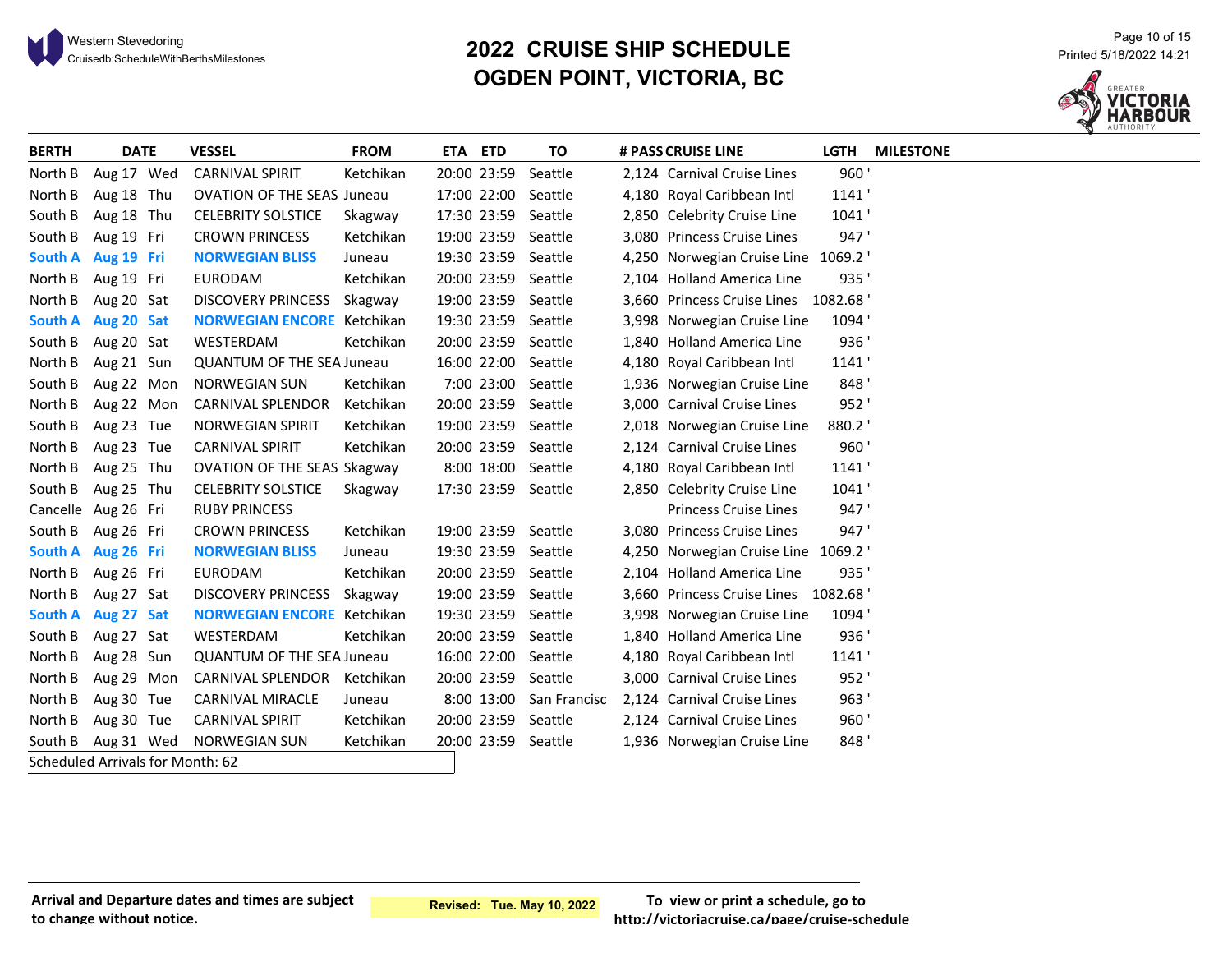# <sup>21 Page 11 of 15</sub><br>20**22 CRUISE SHIP SCHEDULE** Printed 5/18/2022 14:21 Printed 5/18/2022 14:21<br>2022 Cruisedb:ScheduleWithBerthsMilestones</sup> **OGDEN POINT, VICTORIA, BC**



| 1141<br>Sep 01 Thu<br>17:00 22:00<br>4,180 Royal Caribbean Intl<br>North B<br><b>OVATION OF THE SEAS Juneau</b><br>Seattle<br>1041'<br>South B<br>Sep 01 Thu<br><b>CELEBRITY SOLSTICE</b><br>17:30 23:59<br>Seattle<br>2,850 Celebrity Cruise Line<br>Skagway<br><b>South A</b><br>19:00 23:59<br>Seattle<br>2,018 Norwegian Cruise Line<br>880.2<br>Sep 01 Thu<br><b>NORWEGIAN SPIRIT</b><br>Ketchikan<br>947'<br>South B<br>Sep 02 Fri<br><b>CROWN PRINCESS</b><br>Ketchikan<br>19:00 23:59<br>Seattle<br>3,080 Princess Cruise Lines<br>4,250 Norwegian Cruise Line 1069.2<br>South A Sep 02 Fri<br><b>NORWEGIAN BLISS</b><br>19:30 23:59<br>Seattle<br>Juneau<br>935'<br>North B<br>Ketchikan<br>20:00 23:59 Seattle<br>Sep 02 Fri<br><b>EURODAM</b><br>2,104 Holland America Line<br>19:00 23:59 Seattle<br>3,660 Princess Cruise Lines 1082.68<br>North B<br>Sep 03 Sat<br>DISCOVERY PRINCESS Skagway<br>1094<br><b>South A</b><br>Sep 03 Sat<br><b>NORWEGIAN ENCORE</b> Ketchikan<br>19:30 23:59<br>Seattle<br>3,998 Norwegian Cruise Line<br>936'<br>South B<br>Sep 03 Sat<br>20:00 23:59 Seattle<br>WESTERDAM<br>Ketchikan<br>1,840 Holland America Line<br>16:00 22:00 Seattle<br>1141<br>North B<br>Sep 04 Sun<br><b>QUANTUM OF THE SEA Juneau</b><br>4,180 Royal Caribbean Intl<br>947'<br>Cancelle Sep 05 Mon<br><b>RUBY PRINCESS</b><br>Princess Cruise Lines<br>848'<br>South A Sep 05 Mon<br><b>NORWEGIAN SUN</b><br>Ketchikan<br>7:00 23:00<br>Seattle<br>1,936 Norwegian Cruise Line<br>594'<br>North B<br><b>REGATTA</b><br>8:00 17:00<br>684 Oceania Cruises<br>Sep 05 Mon<br>Prince Ruper<br>Seattle<br>960'<br>South B<br>Sep 05 Mon<br><b>CARNIVAL SPIRIT</b><br>Ketchikan<br>20:00 23:59<br>Seattle<br>2,124 Carnival Cruise Lines<br>952'<br>North B<br>Sep 05 Mon<br>CARNIVAL SPLENDOR<br>Ketchikan<br>20:00 23:59<br>Seattle<br>3,000 Carnival Cruise Lines<br>North B<br>Sep 08 Thu<br>11:00 22:00<br>1141<br><b>OVATION OF THE SEAS Sitka</b><br>Seattle<br>4,180 Royal Caribbean Intl<br>17:30 23:59<br>Seattle<br>1041'<br>South B<br>Sep 08 Thu<br><b>CELEBRITY SOLSTICE</b><br>2,850 Celebrity Cruise Line<br>Skagway<br>947'<br>South B<br>Sep 09 Fri<br><b>CROWN PRINCESS</b><br>Ketchikan<br>19:00 23:59<br>Seattle<br>3,080 Princess Cruise Lines<br>19:30 23:59 Seattle<br>4,250 Norwegian Cruise Line 1069.2<br><b>South A</b><br>Sep 09 Fri<br><b>NORWEGIAN BLISS</b><br>Juneau<br>20:00 23:59 Seattle<br>935'<br>North B<br>Sep 09 Fri<br><b>EURODAM</b><br>Ketchikan<br>2,104 Holland America Line<br>3,660 Princess Cruise Lines 1082.68<br>North B<br><b>DISCOVERY PRINCESS</b><br>19:00 23:59 Seattle<br>Sep 10 Sat<br>Skagway<br>19:30 23:59 Seattle<br>1094'<br>South A<br>Sep 10 Sat<br><b>NORWEGIAN ENCORE</b> Ketchikan<br>3,998 Norwegian Cruise Line<br>936'<br>South B<br>Sep 10 Sat<br>WESTERDAM<br>Ketchikan<br>20:00 23:59 Seattle<br>1,840 Holland America Line<br>1141<br>North B<br>16:00 22:00 Seattle<br>4,180 Royal Caribbean Intl<br>Sep 11 Sun<br><b>QUANTUM OF THE SEA Juneau</b><br>880.2<br>South B<br>19:00 23:59<br>2,018 Norwegian Cruise Line<br>Sep 11 Sun<br><b>NORWEGIAN SPIRIT</b><br>Ketchikan<br>Seattle<br>960'<br>North B<br>Sep 12 Mon<br><b>CARNIVAL SPIRIT</b><br>Ketchikan<br>20:00 23:59<br>Seattle<br>2,124 Carnival Cruise Lines | <b>BERTH</b> | <b>DATE</b> | VESSEL | <b>FROM</b> | ETA ETD | TO | # PASS CRUISE LINE | LGTH | <b>MILESTONE</b> |
|------------------------------------------------------------------------------------------------------------------------------------------------------------------------------------------------------------------------------------------------------------------------------------------------------------------------------------------------------------------------------------------------------------------------------------------------------------------------------------------------------------------------------------------------------------------------------------------------------------------------------------------------------------------------------------------------------------------------------------------------------------------------------------------------------------------------------------------------------------------------------------------------------------------------------------------------------------------------------------------------------------------------------------------------------------------------------------------------------------------------------------------------------------------------------------------------------------------------------------------------------------------------------------------------------------------------------------------------------------------------------------------------------------------------------------------------------------------------------------------------------------------------------------------------------------------------------------------------------------------------------------------------------------------------------------------------------------------------------------------------------------------------------------------------------------------------------------------------------------------------------------------------------------------------------------------------------------------------------------------------------------------------------------------------------------------------------------------------------------------------------------------------------------------------------------------------------------------------------------------------------------------------------------------------------------------------------------------------------------------------------------------------------------------------------------------------------------------------------------------------------------------------------------------------------------------------------------------------------------------------------------------------------------------------------------------------------------------------------------------------------------------------------------------------------------------------------------------------------------------------------------------------------------------------------------------------------------------------------------------------------------------------------------------------------------------------------------------------------------------------------------------------------------------------------------------------------------------------------------------------------------------------------------------------------------------------|--------------|-------------|--------|-------------|---------|----|--------------------|------|------------------|
|                                                                                                                                                                                                                                                                                                                                                                                                                                                                                                                                                                                                                                                                                                                                                                                                                                                                                                                                                                                                                                                                                                                                                                                                                                                                                                                                                                                                                                                                                                                                                                                                                                                                                                                                                                                                                                                                                                                                                                                                                                                                                                                                                                                                                                                                                                                                                                                                                                                                                                                                                                                                                                                                                                                                                                                                                                                                                                                                                                                                                                                                                                                                                                                                                                                                                                                        |              |             |        |             |         |    |                    |      |                  |
|                                                                                                                                                                                                                                                                                                                                                                                                                                                                                                                                                                                                                                                                                                                                                                                                                                                                                                                                                                                                                                                                                                                                                                                                                                                                                                                                                                                                                                                                                                                                                                                                                                                                                                                                                                                                                                                                                                                                                                                                                                                                                                                                                                                                                                                                                                                                                                                                                                                                                                                                                                                                                                                                                                                                                                                                                                                                                                                                                                                                                                                                                                                                                                                                                                                                                                                        |              |             |        |             |         |    |                    |      |                  |
|                                                                                                                                                                                                                                                                                                                                                                                                                                                                                                                                                                                                                                                                                                                                                                                                                                                                                                                                                                                                                                                                                                                                                                                                                                                                                                                                                                                                                                                                                                                                                                                                                                                                                                                                                                                                                                                                                                                                                                                                                                                                                                                                                                                                                                                                                                                                                                                                                                                                                                                                                                                                                                                                                                                                                                                                                                                                                                                                                                                                                                                                                                                                                                                                                                                                                                                        |              |             |        |             |         |    |                    |      |                  |
|                                                                                                                                                                                                                                                                                                                                                                                                                                                                                                                                                                                                                                                                                                                                                                                                                                                                                                                                                                                                                                                                                                                                                                                                                                                                                                                                                                                                                                                                                                                                                                                                                                                                                                                                                                                                                                                                                                                                                                                                                                                                                                                                                                                                                                                                                                                                                                                                                                                                                                                                                                                                                                                                                                                                                                                                                                                                                                                                                                                                                                                                                                                                                                                                                                                                                                                        |              |             |        |             |         |    |                    |      |                  |
|                                                                                                                                                                                                                                                                                                                                                                                                                                                                                                                                                                                                                                                                                                                                                                                                                                                                                                                                                                                                                                                                                                                                                                                                                                                                                                                                                                                                                                                                                                                                                                                                                                                                                                                                                                                                                                                                                                                                                                                                                                                                                                                                                                                                                                                                                                                                                                                                                                                                                                                                                                                                                                                                                                                                                                                                                                                                                                                                                                                                                                                                                                                                                                                                                                                                                                                        |              |             |        |             |         |    |                    |      |                  |
|                                                                                                                                                                                                                                                                                                                                                                                                                                                                                                                                                                                                                                                                                                                                                                                                                                                                                                                                                                                                                                                                                                                                                                                                                                                                                                                                                                                                                                                                                                                                                                                                                                                                                                                                                                                                                                                                                                                                                                                                                                                                                                                                                                                                                                                                                                                                                                                                                                                                                                                                                                                                                                                                                                                                                                                                                                                                                                                                                                                                                                                                                                                                                                                                                                                                                                                        |              |             |        |             |         |    |                    |      |                  |
|                                                                                                                                                                                                                                                                                                                                                                                                                                                                                                                                                                                                                                                                                                                                                                                                                                                                                                                                                                                                                                                                                                                                                                                                                                                                                                                                                                                                                                                                                                                                                                                                                                                                                                                                                                                                                                                                                                                                                                                                                                                                                                                                                                                                                                                                                                                                                                                                                                                                                                                                                                                                                                                                                                                                                                                                                                                                                                                                                                                                                                                                                                                                                                                                                                                                                                                        |              |             |        |             |         |    |                    |      |                  |
|                                                                                                                                                                                                                                                                                                                                                                                                                                                                                                                                                                                                                                                                                                                                                                                                                                                                                                                                                                                                                                                                                                                                                                                                                                                                                                                                                                                                                                                                                                                                                                                                                                                                                                                                                                                                                                                                                                                                                                                                                                                                                                                                                                                                                                                                                                                                                                                                                                                                                                                                                                                                                                                                                                                                                                                                                                                                                                                                                                                                                                                                                                                                                                                                                                                                                                                        |              |             |        |             |         |    |                    |      |                  |
|                                                                                                                                                                                                                                                                                                                                                                                                                                                                                                                                                                                                                                                                                                                                                                                                                                                                                                                                                                                                                                                                                                                                                                                                                                                                                                                                                                                                                                                                                                                                                                                                                                                                                                                                                                                                                                                                                                                                                                                                                                                                                                                                                                                                                                                                                                                                                                                                                                                                                                                                                                                                                                                                                                                                                                                                                                                                                                                                                                                                                                                                                                                                                                                                                                                                                                                        |              |             |        |             |         |    |                    |      |                  |
|                                                                                                                                                                                                                                                                                                                                                                                                                                                                                                                                                                                                                                                                                                                                                                                                                                                                                                                                                                                                                                                                                                                                                                                                                                                                                                                                                                                                                                                                                                                                                                                                                                                                                                                                                                                                                                                                                                                                                                                                                                                                                                                                                                                                                                                                                                                                                                                                                                                                                                                                                                                                                                                                                                                                                                                                                                                                                                                                                                                                                                                                                                                                                                                                                                                                                                                        |              |             |        |             |         |    |                    |      |                  |
|                                                                                                                                                                                                                                                                                                                                                                                                                                                                                                                                                                                                                                                                                                                                                                                                                                                                                                                                                                                                                                                                                                                                                                                                                                                                                                                                                                                                                                                                                                                                                                                                                                                                                                                                                                                                                                                                                                                                                                                                                                                                                                                                                                                                                                                                                                                                                                                                                                                                                                                                                                                                                                                                                                                                                                                                                                                                                                                                                                                                                                                                                                                                                                                                                                                                                                                        |              |             |        |             |         |    |                    |      |                  |
|                                                                                                                                                                                                                                                                                                                                                                                                                                                                                                                                                                                                                                                                                                                                                                                                                                                                                                                                                                                                                                                                                                                                                                                                                                                                                                                                                                                                                                                                                                                                                                                                                                                                                                                                                                                                                                                                                                                                                                                                                                                                                                                                                                                                                                                                                                                                                                                                                                                                                                                                                                                                                                                                                                                                                                                                                                                                                                                                                                                                                                                                                                                                                                                                                                                                                                                        |              |             |        |             |         |    |                    |      |                  |
|                                                                                                                                                                                                                                                                                                                                                                                                                                                                                                                                                                                                                                                                                                                                                                                                                                                                                                                                                                                                                                                                                                                                                                                                                                                                                                                                                                                                                                                                                                                                                                                                                                                                                                                                                                                                                                                                                                                                                                                                                                                                                                                                                                                                                                                                                                                                                                                                                                                                                                                                                                                                                                                                                                                                                                                                                                                                                                                                                                                                                                                                                                                                                                                                                                                                                                                        |              |             |        |             |         |    |                    |      |                  |
|                                                                                                                                                                                                                                                                                                                                                                                                                                                                                                                                                                                                                                                                                                                                                                                                                                                                                                                                                                                                                                                                                                                                                                                                                                                                                                                                                                                                                                                                                                                                                                                                                                                                                                                                                                                                                                                                                                                                                                                                                                                                                                                                                                                                                                                                                                                                                                                                                                                                                                                                                                                                                                                                                                                                                                                                                                                                                                                                                                                                                                                                                                                                                                                                                                                                                                                        |              |             |        |             |         |    |                    |      |                  |
|                                                                                                                                                                                                                                                                                                                                                                                                                                                                                                                                                                                                                                                                                                                                                                                                                                                                                                                                                                                                                                                                                                                                                                                                                                                                                                                                                                                                                                                                                                                                                                                                                                                                                                                                                                                                                                                                                                                                                                                                                                                                                                                                                                                                                                                                                                                                                                                                                                                                                                                                                                                                                                                                                                                                                                                                                                                                                                                                                                                                                                                                                                                                                                                                                                                                                                                        |              |             |        |             |         |    |                    |      |                  |
|                                                                                                                                                                                                                                                                                                                                                                                                                                                                                                                                                                                                                                                                                                                                                                                                                                                                                                                                                                                                                                                                                                                                                                                                                                                                                                                                                                                                                                                                                                                                                                                                                                                                                                                                                                                                                                                                                                                                                                                                                                                                                                                                                                                                                                                                                                                                                                                                                                                                                                                                                                                                                                                                                                                                                                                                                                                                                                                                                                                                                                                                                                                                                                                                                                                                                                                        |              |             |        |             |         |    |                    |      |                  |
|                                                                                                                                                                                                                                                                                                                                                                                                                                                                                                                                                                                                                                                                                                                                                                                                                                                                                                                                                                                                                                                                                                                                                                                                                                                                                                                                                                                                                                                                                                                                                                                                                                                                                                                                                                                                                                                                                                                                                                                                                                                                                                                                                                                                                                                                                                                                                                                                                                                                                                                                                                                                                                                                                                                                                                                                                                                                                                                                                                                                                                                                                                                                                                                                                                                                                                                        |              |             |        |             |         |    |                    |      |                  |
|                                                                                                                                                                                                                                                                                                                                                                                                                                                                                                                                                                                                                                                                                                                                                                                                                                                                                                                                                                                                                                                                                                                                                                                                                                                                                                                                                                                                                                                                                                                                                                                                                                                                                                                                                                                                                                                                                                                                                                                                                                                                                                                                                                                                                                                                                                                                                                                                                                                                                                                                                                                                                                                                                                                                                                                                                                                                                                                                                                                                                                                                                                                                                                                                                                                                                                                        |              |             |        |             |         |    |                    |      |                  |
|                                                                                                                                                                                                                                                                                                                                                                                                                                                                                                                                                                                                                                                                                                                                                                                                                                                                                                                                                                                                                                                                                                                                                                                                                                                                                                                                                                                                                                                                                                                                                                                                                                                                                                                                                                                                                                                                                                                                                                                                                                                                                                                                                                                                                                                                                                                                                                                                                                                                                                                                                                                                                                                                                                                                                                                                                                                                                                                                                                                                                                                                                                                                                                                                                                                                                                                        |              |             |        |             |         |    |                    |      |                  |
|                                                                                                                                                                                                                                                                                                                                                                                                                                                                                                                                                                                                                                                                                                                                                                                                                                                                                                                                                                                                                                                                                                                                                                                                                                                                                                                                                                                                                                                                                                                                                                                                                                                                                                                                                                                                                                                                                                                                                                                                                                                                                                                                                                                                                                                                                                                                                                                                                                                                                                                                                                                                                                                                                                                                                                                                                                                                                                                                                                                                                                                                                                                                                                                                                                                                                                                        |              |             |        |             |         |    |                    |      |                  |
|                                                                                                                                                                                                                                                                                                                                                                                                                                                                                                                                                                                                                                                                                                                                                                                                                                                                                                                                                                                                                                                                                                                                                                                                                                                                                                                                                                                                                                                                                                                                                                                                                                                                                                                                                                                                                                                                                                                                                                                                                                                                                                                                                                                                                                                                                                                                                                                                                                                                                                                                                                                                                                                                                                                                                                                                                                                                                                                                                                                                                                                                                                                                                                                                                                                                                                                        |              |             |        |             |         |    |                    |      |                  |
|                                                                                                                                                                                                                                                                                                                                                                                                                                                                                                                                                                                                                                                                                                                                                                                                                                                                                                                                                                                                                                                                                                                                                                                                                                                                                                                                                                                                                                                                                                                                                                                                                                                                                                                                                                                                                                                                                                                                                                                                                                                                                                                                                                                                                                                                                                                                                                                                                                                                                                                                                                                                                                                                                                                                                                                                                                                                                                                                                                                                                                                                                                                                                                                                                                                                                                                        |              |             |        |             |         |    |                    |      |                  |
|                                                                                                                                                                                                                                                                                                                                                                                                                                                                                                                                                                                                                                                                                                                                                                                                                                                                                                                                                                                                                                                                                                                                                                                                                                                                                                                                                                                                                                                                                                                                                                                                                                                                                                                                                                                                                                                                                                                                                                                                                                                                                                                                                                                                                                                                                                                                                                                                                                                                                                                                                                                                                                                                                                                                                                                                                                                                                                                                                                                                                                                                                                                                                                                                                                                                                                                        |              |             |        |             |         |    |                    |      |                  |
|                                                                                                                                                                                                                                                                                                                                                                                                                                                                                                                                                                                                                                                                                                                                                                                                                                                                                                                                                                                                                                                                                                                                                                                                                                                                                                                                                                                                                                                                                                                                                                                                                                                                                                                                                                                                                                                                                                                                                                                                                                                                                                                                                                                                                                                                                                                                                                                                                                                                                                                                                                                                                                                                                                                                                                                                                                                                                                                                                                                                                                                                                                                                                                                                                                                                                                                        |              |             |        |             |         |    |                    |      |                  |
|                                                                                                                                                                                                                                                                                                                                                                                                                                                                                                                                                                                                                                                                                                                                                                                                                                                                                                                                                                                                                                                                                                                                                                                                                                                                                                                                                                                                                                                                                                                                                                                                                                                                                                                                                                                                                                                                                                                                                                                                                                                                                                                                                                                                                                                                                                                                                                                                                                                                                                                                                                                                                                                                                                                                                                                                                                                                                                                                                                                                                                                                                                                                                                                                                                                                                                                        |              |             |        |             |         |    |                    |      |                  |
|                                                                                                                                                                                                                                                                                                                                                                                                                                                                                                                                                                                                                                                                                                                                                                                                                                                                                                                                                                                                                                                                                                                                                                                                                                                                                                                                                                                                                                                                                                                                                                                                                                                                                                                                                                                                                                                                                                                                                                                                                                                                                                                                                                                                                                                                                                                                                                                                                                                                                                                                                                                                                                                                                                                                                                                                                                                                                                                                                                                                                                                                                                                                                                                                                                                                                                                        |              |             |        |             |         |    |                    |      |                  |
| 963'<br>North B<br>Sep 13 Tue<br>8:00 13:00<br>San Francisc<br>2,124 Carnival Cruise Lines<br>CARNIVAL MIRACLE<br>Icy Point                                                                                                                                                                                                                                                                                                                                                                                                                                                                                                                                                                                                                                                                                                                                                                                                                                                                                                                                                                                                                                                                                                                                                                                                                                                                                                                                                                                                                                                                                                                                                                                                                                                                                                                                                                                                                                                                                                                                                                                                                                                                                                                                                                                                                                                                                                                                                                                                                                                                                                                                                                                                                                                                                                                                                                                                                                                                                                                                                                                                                                                                                                                                                                                            |              |             |        |             |         |    |                    |      |                  |
| 848'<br>20:00 23:59 Seattle<br>South B<br>Sep 14 Wed<br><b>NORWEGIAN SUN</b><br>Ketchikan<br>1,936 Norwegian Cruise Line                                                                                                                                                                                                                                                                                                                                                                                                                                                                                                                                                                                                                                                                                                                                                                                                                                                                                                                                                                                                                                                                                                                                                                                                                                                                                                                                                                                                                                                                                                                                                                                                                                                                                                                                                                                                                                                                                                                                                                                                                                                                                                                                                                                                                                                                                                                                                                                                                                                                                                                                                                                                                                                                                                                                                                                                                                                                                                                                                                                                                                                                                                                                                                                               |              |             |        |             |         |    |                    |      |                  |
| 947'<br>Cancelle Sep 15 Thu<br><b>Princess Cruise Lines</b><br><b>RUBY PRINCESS</b>                                                                                                                                                                                                                                                                                                                                                                                                                                                                                                                                                                                                                                                                                                                                                                                                                                                                                                                                                                                                                                                                                                                                                                                                                                                                                                                                                                                                                                                                                                                                                                                                                                                                                                                                                                                                                                                                                                                                                                                                                                                                                                                                                                                                                                                                                                                                                                                                                                                                                                                                                                                                                                                                                                                                                                                                                                                                                                                                                                                                                                                                                                                                                                                                                                    |              |             |        |             |         |    |                    |      |                  |
| 7:00 23:00 Friday Harbo<br>100 Lindblad Expeditions<br>238.52<br>South A Sep 15 Thu<br><b>NATIONAL GEOGRAPH Alert Bay, BC</b>                                                                                                                                                                                                                                                                                                                                                                                                                                                                                                                                                                                                                                                                                                                                                                                                                                                                                                                                                                                                                                                                                                                                                                                                                                                                                                                                                                                                                                                                                                                                                                                                                                                                                                                                                                                                                                                                                                                                                                                                                                                                                                                                                                                                                                                                                                                                                                                                                                                                                                                                                                                                                                                                                                                                                                                                                                                                                                                                                                                                                                                                                                                                                                                          |              |             |        |             |         |    |                    |      |                  |
| North B<br>4,180 Royal Caribbean Intl<br>1141<br>Sep 15 Thu<br><b>OVATION OF THE SEAS Skagway</b><br>8:00 18:00<br>Seattle                                                                                                                                                                                                                                                                                                                                                                                                                                                                                                                                                                                                                                                                                                                                                                                                                                                                                                                                                                                                                                                                                                                                                                                                                                                                                                                                                                                                                                                                                                                                                                                                                                                                                                                                                                                                                                                                                                                                                                                                                                                                                                                                                                                                                                                                                                                                                                                                                                                                                                                                                                                                                                                                                                                                                                                                                                                                                                                                                                                                                                                                                                                                                                                             |              |             |        |             |         |    |                    |      |                  |
| 1041'<br>South B<br>Sep 15 Thu<br><b>CELEBRITY SOLSTICE</b><br>17:30 23:59 Vancouver<br>2,850 Celebrity Cruise Line<br>Skagway                                                                                                                                                                                                                                                                                                                                                                                                                                                                                                                                                                                                                                                                                                                                                                                                                                                                                                                                                                                                                                                                                                                                                                                                                                                                                                                                                                                                                                                                                                                                                                                                                                                                                                                                                                                                                                                                                                                                                                                                                                                                                                                                                                                                                                                                                                                                                                                                                                                                                                                                                                                                                                                                                                                                                                                                                                                                                                                                                                                                                                                                                                                                                                                         |              |             |        |             |         |    |                    |      |                  |
| 947'<br>South B<br>Sep 16 Fri<br>19:00 23:59 Seattle<br>3,080 Princess Cruise Lines<br><b>CROWN PRINCESS</b><br>Ketchikan                                                                                                                                                                                                                                                                                                                                                                                                                                                                                                                                                                                                                                                                                                                                                                                                                                                                                                                                                                                                                                                                                                                                                                                                                                                                                                                                                                                                                                                                                                                                                                                                                                                                                                                                                                                                                                                                                                                                                                                                                                                                                                                                                                                                                                                                                                                                                                                                                                                                                                                                                                                                                                                                                                                                                                                                                                                                                                                                                                                                                                                                                                                                                                                              |              |             |        |             |         |    |                    |      |                  |
| 19:30 23:59 Seattle<br>South A Sep 16 Fri<br><b>NORWEGIAN BLISS</b><br>4,250 Norwegian Cruise Line 1069.2<br>Juneau                                                                                                                                                                                                                                                                                                                                                                                                                                                                                                                                                                                                                                                                                                                                                                                                                                                                                                                                                                                                                                                                                                                                                                                                                                                                                                                                                                                                                                                                                                                                                                                                                                                                                                                                                                                                                                                                                                                                                                                                                                                                                                                                                                                                                                                                                                                                                                                                                                                                                                                                                                                                                                                                                                                                                                                                                                                                                                                                                                                                                                                                                                                                                                                                    |              |             |        |             |         |    |                    |      |                  |

**Arrival and Departure dates and times are subject to change without notice.**

**Revised: Tue. May 10, 2022**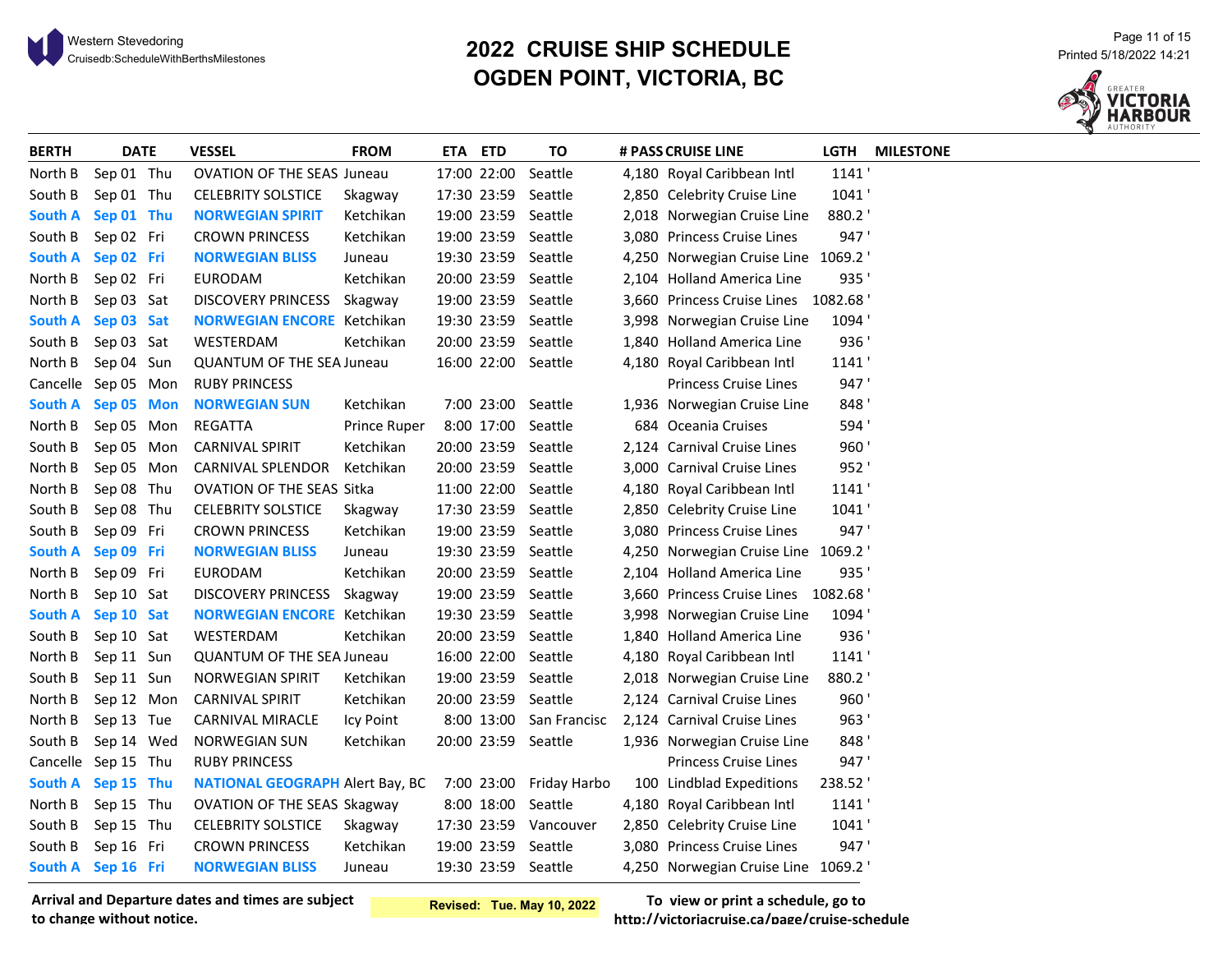

# <sup>21 Page 12 of 15 Page 12 of 15 Page 12 of 15 Page 12 of 15 Page 12 of 15 Page 12 of 15 Page 12 of 15 Page 12 of<br>Cruisedb:ScheduleWithBerthsMilestones Printed 5/18/2022 14:21</sup> **OGDEN POINT, VICTORIA, BC**



| <b>BERTH</b>   | <b>DATE</b>              | <b>VESSEL</b>                        | <b>FROM</b>  | ETA ETD |             | ΤO                     | # PASS CRUISE LINE                  | LGTH  | <b>MILESTONE</b> |
|----------------|--------------------------|--------------------------------------|--------------|---------|-------------|------------------------|-------------------------------------|-------|------------------|
| North B        | Sep 16 Fri               | EURODAM                              | Ketchikan    |         | 20:00 23:59 | Seattle                | 2,104 Holland America Line          | 935'  |                  |
| South B        | Sep 17 Sat               | <b>CELEBRITY MILLENNIU Vancouver</b> |              |         |             | 8:00 17:00 Astoria     | 2,034 Celebrity Cruise Line         | 965'  |                  |
| North B        | Sep 17 Sat               | <b>CELEBRITY SOLSTICE</b>            | Vancouver    |         |             | 8:00 18:00 Seattle     | 2,850 Celebrity Cruise Line         | 1041' |                  |
| North B        | Sep 17 Sat               | DISCOVERY PRINCESS Skagway           |              |         |             | 19:00 23:59 Seattle    | 3,660 Princess Cruise Lines 1082.68 |       |                  |
| <b>South A</b> | Sep 17 Sat               | <b>NORWEGIAN ENCORE Ketchikan</b>    |              |         |             | 19:30 23:59 Seattle    | 3,998 Norwegian Cruise Line         | 1094' |                  |
| South B        | Sep 17 Sat               | WESTERDAM                            | Ketchikan    |         |             | 20:00 23:59 Seattle    | 1,840 Holland America Line          | 936'  |                  |
| North B        | Sep 18 Sun               | <b>QUANTUM OF THE SEA Juneau</b>     |              |         |             | 16:00 22:00 Seattle    | 4,180 Royal Caribbean Intl          | 1141' |                  |
| North B        | Sep 19 Mon               | <b>CARNIVAL SPIRIT</b>               | Ketchikan    |         |             | 20:00 23:59 Seattle    | 2,124 Carnival Cruise Lines         | 960'  |                  |
| South B        | Sep 20 Tue               | <b>DISNEY WONDER</b>                 | Vancouver    |         |             | 7:00 14:00 San Diego   | 2,400 Disney Cruise Line            | 964'  |                  |
| North B        | Sep 20 Tue               | <b>SCENIC ECLIPSE</b>                | Seattle      |         |             | 8:00 23:00 Nanaimo     | 228 Scenic USA                      | 553'  | Inaugural call   |
| South B        | Sep 20 Tue               | <b>NORWEGIAN SPIRIT</b>              | Ketchikan    |         |             | 19:00 23:59 Seattle    | 2,018 Norwegian Cruise Line         | 880.2 |                  |
| North B        | Sep 21 Wed               | <b>MAJESTIC PRINCESS</b>             | Vancouver    |         |             | 7:00 14:00 Los Angeles | 3,560 Princess Cruise Lines         | 1083' |                  |
|                | South B Sep 21 Wed       | <b>CELEBRITY ECLIPSE</b>             | Ketchikan    |         |             | 11:00 19:00 Vancouver  | 2,850 Celebrity Cruise Line         | 1041' |                  |
|                | North B Sep 21 Wed       | <b>NORWEGIAN SUN</b>                 | Ketchikan    |         |             | 20:00 23:59 Seattle    | 1,936 Norwegian Cruise Line         | 848'  |                  |
|                | Cancelle Sep 22 Thu      | <b>RUBY PRINCESS</b>                 |              |         |             |                        | Princess Cruise Lines               | 947'  |                  |
|                | South B Sep 22 - 23Thu - | <b>STAR BREEZE</b>                   | Vancouver    |         |             | 8:00 17:00 Seattle     | 312 Windstar Cruises                | 522'  |                  |
|                | North B Sep 22 Thu       | OVATION OF THE SEAS Skagway          |              |         |             | 17:00 22:00 Seattle    | 4,180 Royal Caribbean Intl          | 1141  |                  |
| North B        | Sep 23 Fri               | ROYAL PRINCESS                       | Skagway      |         |             | 19:00 23:59 Vancouver  | 3,560 Princess Cruise Lines         | 1083' |                  |
|                | South A Sep 23 Fri       | <b>NORWEGIAN BLISS</b>               | Juneau       |         |             | 19:30 23:59 Seattle    | 4,250 Norwegian Cruise Line 1069.2  |       |                  |
| South B        | Sep 23 Fri               | EURODAM                              | Ketchikan    |         |             | 20:00 23:59 Seattle    | 2,104 Holland America Line          | 935'  |                  |
| North B        | Sep 24 Sat               | NORWEGIAN ENCORE Ketchikan           |              |         |             | 19:30 23:59 Seattle    | 3,998 Norwegian Cruise Line         | 1094' |                  |
| South B        | Sep 24 Sat               | WESTERDAM                            | Ketchikan    |         |             | 20:00 23:59 Seattle    | 1,840 Holland America Line          | 936'  |                  |
| South B        | Sep 25 Sun               | CELEBRITY MILLENNIU Ketchikan        |              |         |             | 8:00 17:00 Seattle     | 2,034 Celebrity Cruise Line         | 965'  |                  |
|                | South A Sep 25 Sun       | <b>GRAND PRINCESS</b>                | Prince Ruper |         |             | 9:00 23:00 Vancouver   | 2,606 Princess Cruise Lines         | 951'  |                  |
|                | North B Sep 25 Sun       | <b>QUANTUM OF THE SEA Juneau</b>     |              |         |             | 16:00 22:00 Seattle    | 4,180 Royal Caribbean Intl          | 1141' |                  |
| North B        | Sep 26 Mon               | SERENADE OF THE SEA Vancouver        |              |         |             | 8:00 17:00 Astoria     | 2,500 Royal Caribbean Intl          | 962'  |                  |
| South B        | Sep 28 Wed               | SEVEN SEAS MARINER Sitka             |              |         |             | 12:00 20:00 Astoria    | 700 Regent Seven Seas               | 709'  |                  |
| North B        | Sep 28 Wed               | <b>NORWEGIAN SUN</b>                 | Ketchikan    |         |             | 20:00 23:59 Seattle    | 1,936 Norwegian Cruise Line         | 848'  |                  |
|                | Cancelle Sep 29 Thu      | <b>RUBY PRINCESS</b>                 |              |         |             |                        | Princess Cruise Lines               | 947'  |                  |
| North B        | Sep 29 Thu               | <b>OVATION OF THE SEAS Skagway</b>   |              |         |             | 8:00 18:00 Seattle     | 4,180 Royal Caribbean Intl          | 1141' |                  |
| South B        | Sep 29 Thu               | <b>REGATTA</b>                       | Astoria      |         |             | 9:00 22:00 Vancouver   | 684 Oceania Cruises                 | 594'  |                  |
| South B        | Sep 30 Fri               | <b>NORWEGIAN SPIRIT</b>              | Ketchikan    |         |             | 19:00 23:59 Vancouver  | 2,018 Norwegian Cruise Line         | 880.2 |                  |
| <b>South A</b> | Sep 30 Fri               | <b>NORWEGIAN BLISS</b>               | Ketchikan    |         |             | 19:30 23:59 Seattle    | 4,250 Norwegian Cruise Line 1069.2  |       |                  |
|                | North B Sep 30 Fri       | EURODAM                              | Ketchikan    |         |             | 20:00 23:59 Seattle    | 2,104 Holland America Line          | 935'  |                  |

**Arrival and Departure dates and times are subject to change without notice.**

**Revised: Tue. May 10, 2022**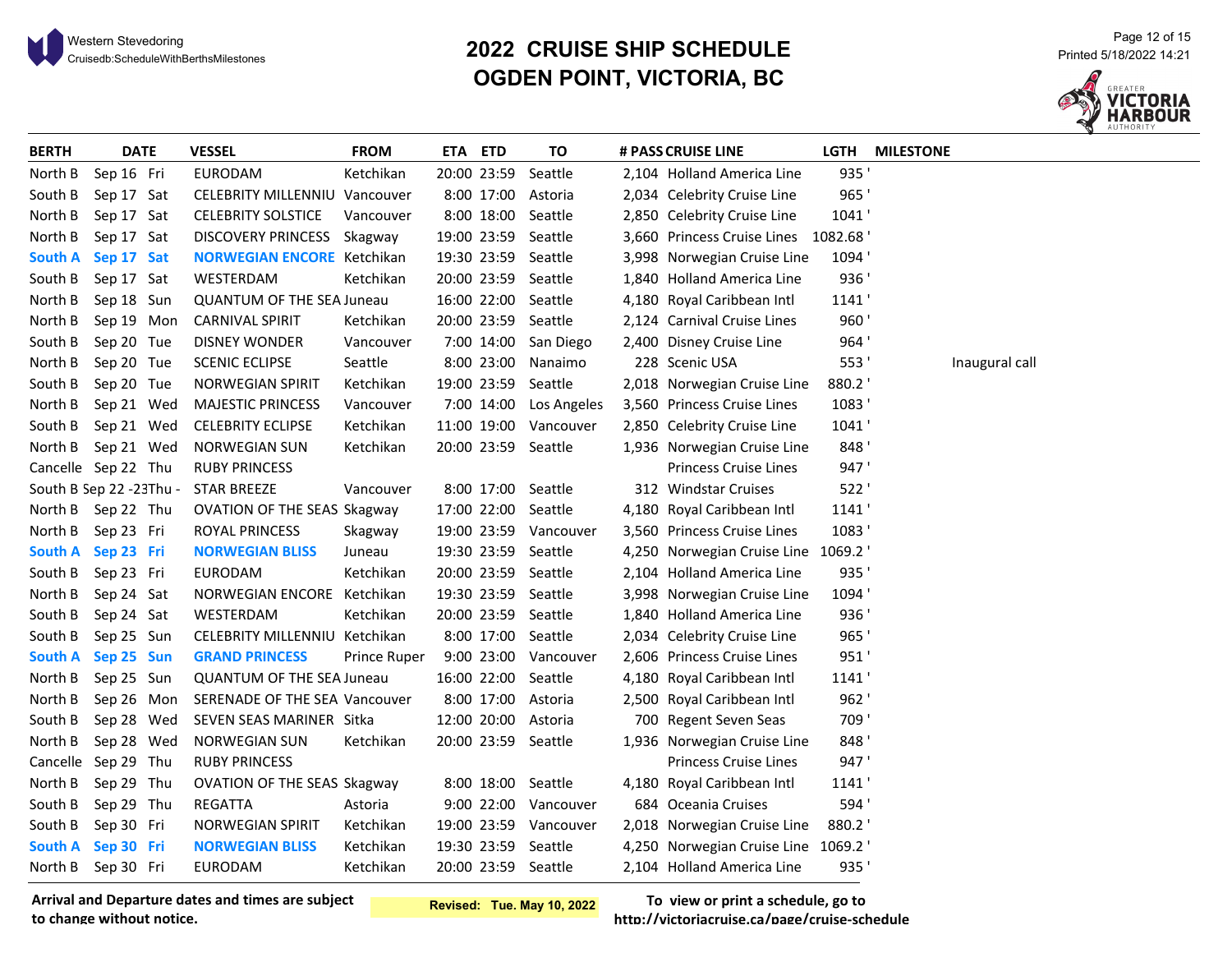

# **2022 CRUISE SHIP SCHEDULE** Western Stevedoring Cruisedb:ScheduleWithBerthsMilestones Page 13 of 15 Printed 5/18/2022 14:21 **OGDEN POINT, VICTORIA, BC**



| BERTH                            | <b>DATE</b> | <b>VESSEL</b> | <b>FROM</b> | <b>ETA</b><br><b>ETD</b> | ΤO | # PASS CRUISE LINE | LGTH | <b>MILESTONE</b> |  |
|----------------------------------|-------------|---------------|-------------|--------------------------|----|--------------------|------|------------------|--|
| Scheduled Arrivals for Month: 68 |             |               |             |                          |    |                    |      |                  |  |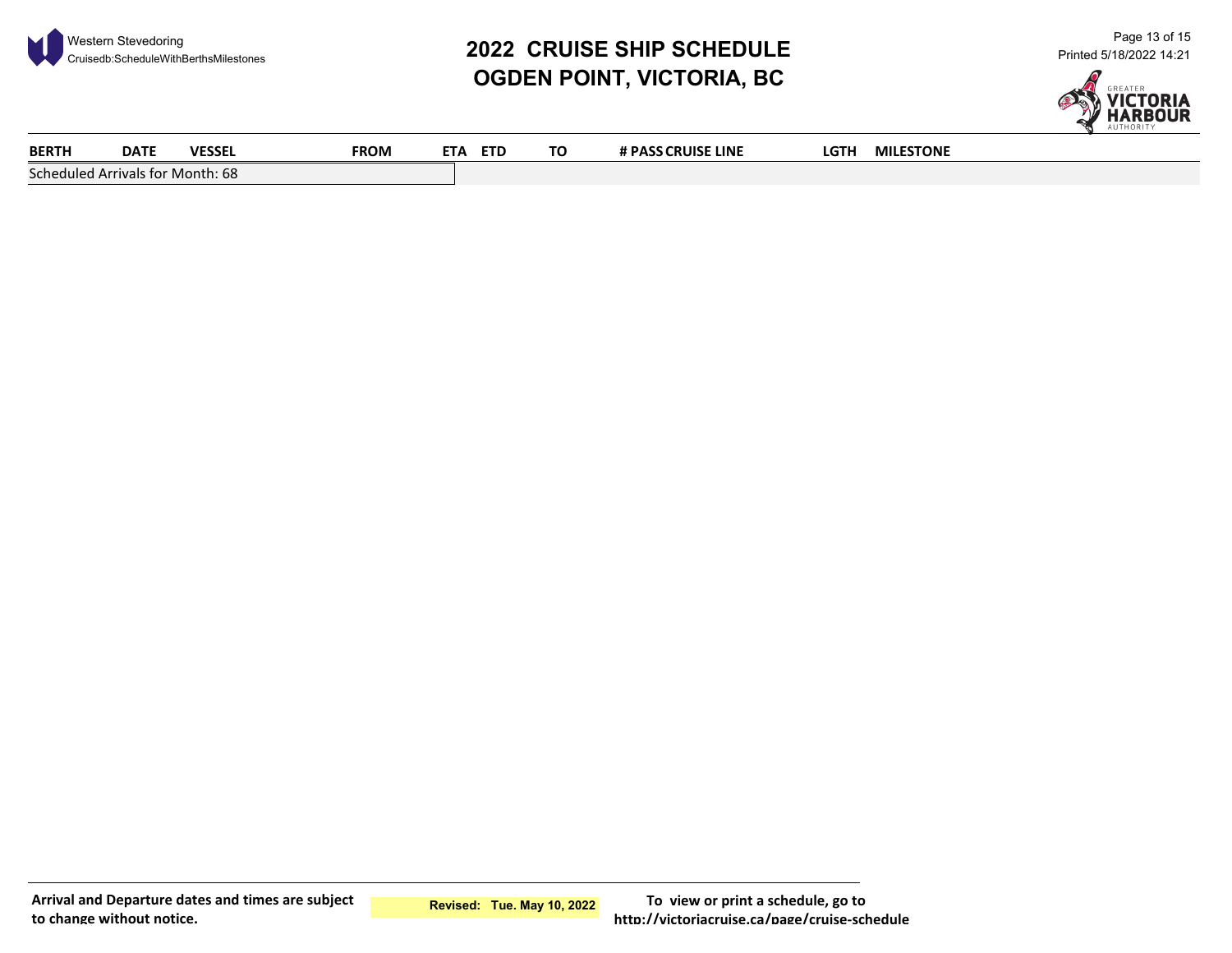

# **2022 CRUISE SHIP SCHEDULE** Western Stevedoring Cruisedb:ScheduleWithBerthsMilestones Page 14 of 15 Printed 5/18/2022 14:21 **OGDEN POINT, VICTORIA, BC**



| <b>BERTH</b>                     | <b>DATE</b> | <b>VESSEL</b>                       | <b>FROM</b> | ETA ETD     | TO                      | # PASS CRUISE LINE                 | <b>LGTH</b> | <b>MILESTONE</b> |
|----------------------------------|-------------|-------------------------------------|-------------|-------------|-------------------------|------------------------------------|-------------|------------------|
| North B                          | Oct 01 Sat  | NORWEGIAN ENCORE Ketchikan          |             | 19:30 23:59 | Seattle                 | 3,998 Norwegian Cruise Line        | 1094'       |                  |
| South B                          | Oct 01 Sat  | WESTERDAM                           | Kodiak      | 20:00 23:59 | Seattle                 | 1,840 Holland America Line         | 936'        |                  |
| South B                          | Oct 02 Sun  | <b>SEABOURN ODYSSEY</b>             | Seattle     | 8:00 18:00  | Lahaina                 | 450 Seabourn                       | 650'        |                  |
| North B                          | Oct 02 Sun  | <b>QUANTUM OF THE SEA Juneau</b>    |             |             | 16:00 22:00 Seattle     | 4,180 Royal Caribbean Intl         | 1141        |                  |
| North B                          | Oct 03 Mon  | <b>NOORDAM</b>                      | Vancouver   |             | 7:00 15:00 San Francisc | 1,918 Holland America Line         | 935'        |                  |
| North B                          | Oct 04 Tue  | <b>QUANTUM OF THE SEA Vancouver</b> |             | 8:00 17:00  | Lahaina                 | 4,180 Royal Caribbean Intl         | 1141'       |                  |
| South B                          | Oct 05 Wed  | <b>NORWEGIAN SUN</b>                | Ketchikan   | 20:00 23:59 | Seattle                 | 1,936 Norwegian Cruise Line        | 848'        |                  |
| South B                          | Oct 06 Thu  | NATIONAL GEOGRAPHI Gulf Islands     |             |             | 7:00 23:00 Friday Harbo | 100 Lindblad Expeditions           | 240'        |                  |
| North B                          | Oct 06 Thu  | <b>SILVER WIND</b>                  | Vancouver   | 7:00 23:00  | Seattle                 | 274 Silversea                      | 514.14      | Inaugural call   |
| North B                          | Oct 07 Fri  | <b>NORWEGIAN BLISS</b>              | Ketchikan   |             | 19:30 23:59 Seattle     | 4,250 Norwegian Cruise Line 1069.2 |             |                  |
| South B                          | Oct 07 Fri  | <b>EURODAM</b>                      | Ketchikan   | 20:00 23:59 | Vancouver               | 2,104 Holland America Line         | 935'        |                  |
| Cancelle Oct 08 Sat              |             | WESTERDAM                           |             |             |                         | <b>Holland America Line</b>        | 936'        |                  |
| North B                          | Oct 08 Sat  | NORWEGIAN ENCORE Ketchikan          |             | 19:30 23:59 | Seattle                 | 3,998 Norwegian Cruise Line        | 1094'       |                  |
| South B                          | Oct 10 Mon  | <b>NORWEGIAN SUN</b>                | Ketchikan   |             | 7:00 23:00 Seattle      | 1,936 Norwegian Cruise Line        | 848'        |                  |
| South B                          | Oct 11 Tue  | NATIONAL GEOGRAPHI Friday Harbo     |             |             | 7:00 23:00 Gulf Islands | 100 Lindblad Expeditions           | 240'        |                  |
| North B                          | Oct 11 Tue  | ROYAL PRINCESS                      |             | 13:00 21:00 |                         | 3,560 Princess Cruise Lines        | 1083'       |                  |
| Cancelle Oct 13 Thu              |             | <b>ROYAL PRINCESS</b>               |             |             |                         | <b>Princess Cruise Lines</b>       | 1083'       |                  |
| Cancelle Oct 14 Fri              |             | ROYAL PRINCESS                      |             |             |                         | <b>Princess Cruise Lines</b>       | 1083'       |                  |
| North B                          | Oct 14 Fri  | <b>NORWEGIAN BLISS</b>              | Ketchikan   | 19:30 23:59 | Seattle                 | 4,250 Norwegian Cruise Line        | 1069.2      |                  |
| South B                          | Oct 15 Sat  | <b>DISNEY WONDER</b>                | San Diego   |             | 8:30 17:00 Vancouver    | 2,400 Disney Cruise Line           | 964'        |                  |
| North B                          | Oct 15 Sat  | NORWEGIAN ENCORE Ketchikan          |             |             | 19:30 23:59 Seattle     | 3,998 Norwegian Cruise Line        | 1094'       |                  |
| North B                          | Oct 20 Thu  | NATIONAL GEOGRAPHI Gulf Islands     |             |             | 7:00 23:00 Friday Harbo | 100 Lindblad Expeditions           | 240'        |                  |
| North B                          | Oct 21 Fri  | <b>NORWEGIAN BLISS</b>              | Ketchikan   | 19:30 23:59 | Seattle                 | 4,250 Norwegian Cruise Line 1069.2 |             |                  |
| North B                          | Oct 22 Sat  | NORWEGIAN ENCORE Ketchikan          |             |             | 19:30 23:59 Seattle     | 3,998 Norwegian Cruise Line        | 1094'       |                  |
| South B                          | Oct 25 Tue  | KONINGSDAM                          | Vancouver   |             | 6:00 14:00 San Francisc | 2,650 Holland America Line         | 975'        |                  |
| Scheduled Arrivals for Month: 25 |             |                                     |             |             |                         |                                    |             |                  |